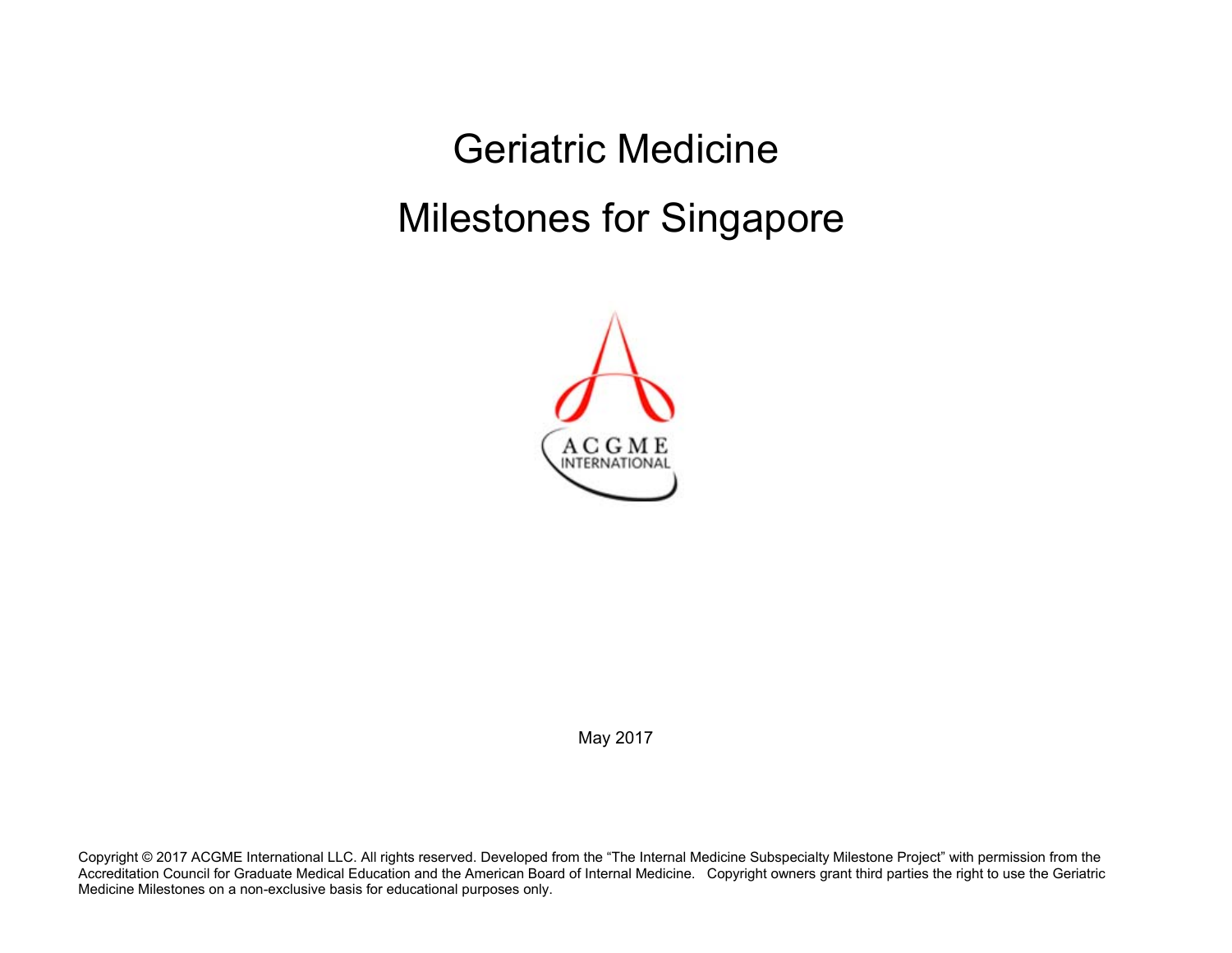## The Geriatric Medicine Milestones for Singapore

The Milestones are designed only for use in evaluation of fellows in the context of their participation in ACGME-I-accredited fellowship programs. The Milestones provide a framework for the assessment of the development of the fellow in key dimensions of the elements of physician competency in a subspecialty. They neither represent the entirety of the dimensions of the six domains of physician competency, nor are they designed to be relevant in any other context.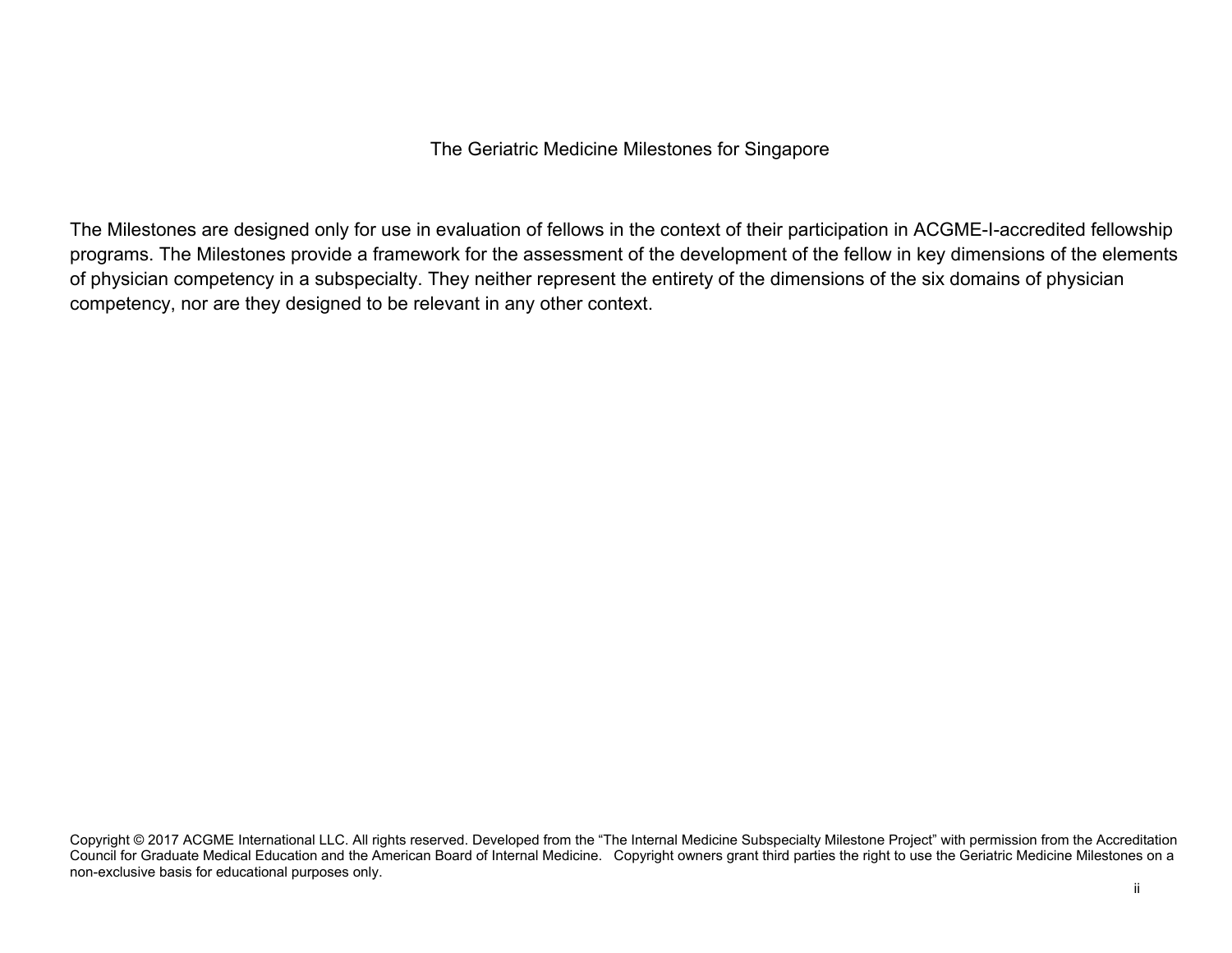## **Milestones Reporting**

This document presents milestones designed for programs to use in semi-annual review of fellow performance and reporting to the ACGME-I. Milestones are knowledge, skills, attitudes, and other attributes for each of the ACGME-I competencies organized in a developmental framework from less to more advanced. They are descriptors and targets for fellow performance as a learner moves from entry into their program through graduation.

For each period, review and reporting will involve selecting milestone levels that best describe each fellow's current performance and attributes. Milestones are arranged in numbered levels. Tracking from "Level 1" to "Level 5" is synonymous with moving from novice to expert in the subspecialty. These levels do not correspond with time in the educational program. Dependent upon previous education and experience, fellows may enter a program at varying points in the Milestones.

Selection of a level implies that the fellow substantially demonstrates the milestones in that level, as well as those in lower levels (see the diagram on page v).

**Level 1:** The fellow demonstrates milestones expected of an incoming fellow.

**Level 2:** The fellow is advancing and demonstrates additional milestones, but is not yet performing at a mid- fellowship level.

**Level 3:** The fellow continues to advance and demonstrate additional milestones; the fellow demonstrates the majority of milestones targeted for fellowship in this sub-competency.

**Level 4:** The fellow has advanced so that he or she now substantially demonstrates the milestones targeted for fellowship. This level is designed as the graduation target.

Level 5: The fellow has advanced beyond performance targets set for fellowship and is demonstrating "aspirational" goals which might describe the performance of someone who has been in practice for several years. It is expected that only a few exceptional fellows will reach this level.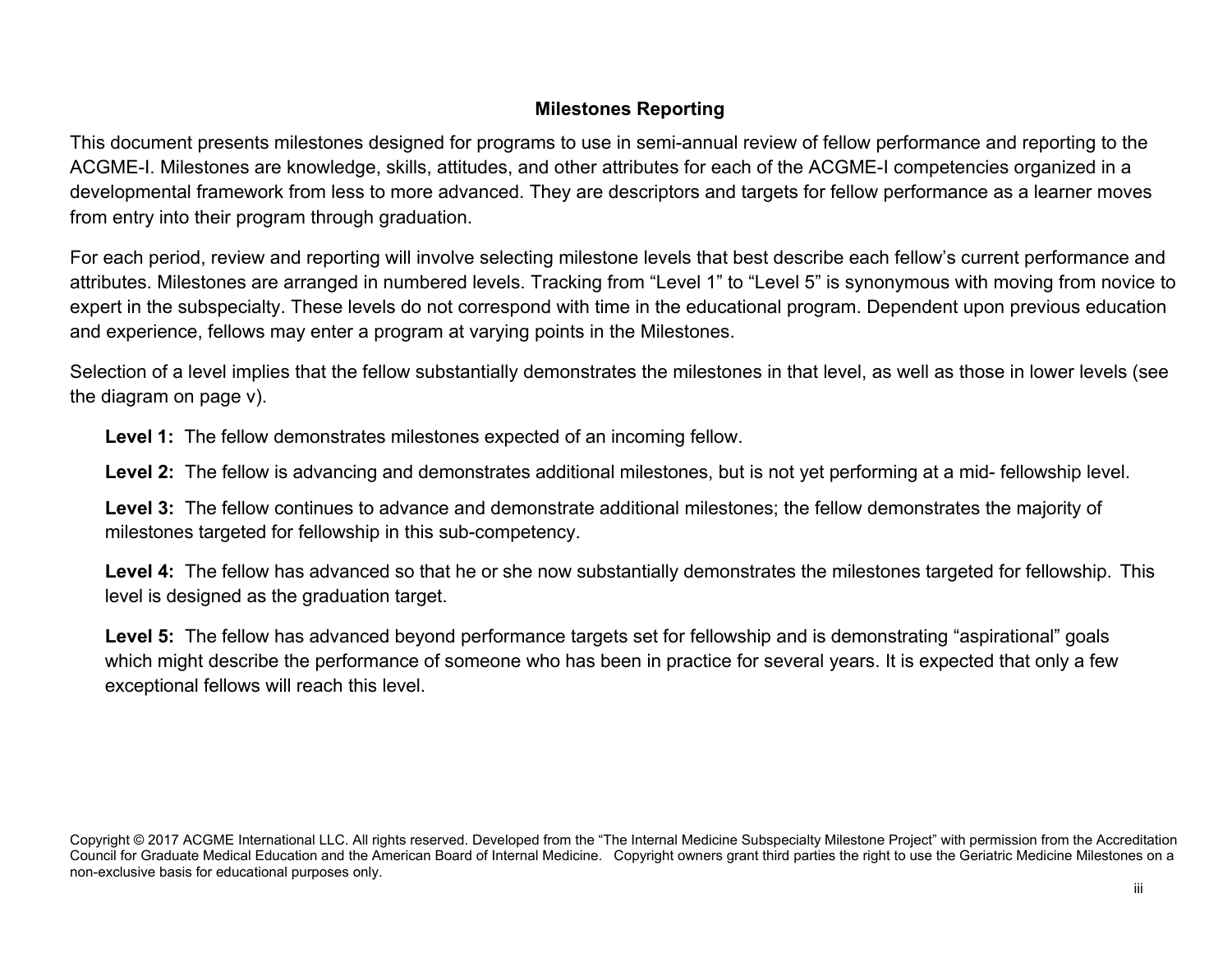## **Additional Notes**

The "Level 4" Milestones are designed as the graduation *target* and *do not* represent a graduation *requirement*. Making decisions about readiness for graduation is the purview of the program director. Study of Milestones performance data will be required before the ACGME-I and its partners will be able to determine whether milestones in the first four levels appropriately represent the developmental framework, and whether Milestone data overall are of sufficient quality to be used for high-stakes decisions.

*Answers to Frequently Asked Questions about Milestones are posted on the ACGME-I website.*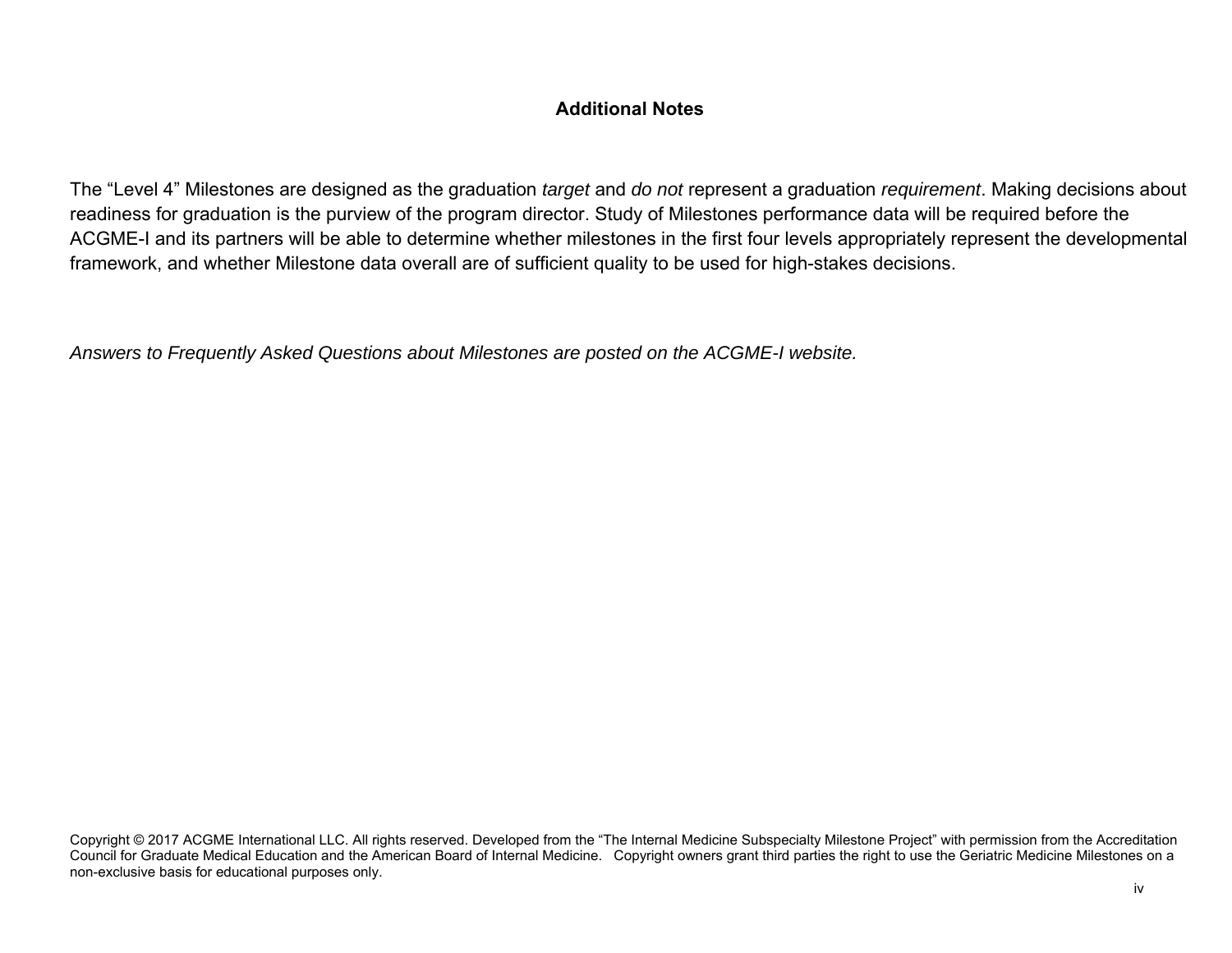The diagram below presents an example set of milestones for one sub-competency in the same format as the ACGME-I Report Worksheet. For each reporting period, a learner's performance on the milestones for each sub-competency will be indicated by selecting the level of milestones that best describes that learner's performance in relation to those milestones.

| Systems-Based Practice 1: Patient Safety and Quality Improvement                                                                                           |                                                                                                                                    |                                                                                                                                                                                                      |                                                                                                                                             |                                                                                                        |  |
|------------------------------------------------------------------------------------------------------------------------------------------------------------|------------------------------------------------------------------------------------------------------------------------------------|------------------------------------------------------------------------------------------------------------------------------------------------------------------------------------------------------|---------------------------------------------------------------------------------------------------------------------------------------------|--------------------------------------------------------------------------------------------------------|--|
| Level 1                                                                                                                                                    | Level 2                                                                                                                            | Level 3                                                                                                                                                                                              | Level 4                                                                                                                                     | Level 5                                                                                                |  |
| Demonstrates<br>knowledge of common<br>patient safety events                                                                                               | Identifies system<br>factors that lead to<br>patient safety events                                                                 | Participates in analysis<br>of patient safety events<br>(simulated or actual)                                                                                                                        | Conducts analysis of<br>patient safety events<br>and offers error<br>prevention strategies<br>(simulated or actual)                         | Actively engages teams<br>and processes to<br>modify systems to<br>prevent patient safety<br>events    |  |
| Demonstrates<br>knowledge of how to<br>report patient safety<br>events<br>Demonstrates                                                                     | Reports patient safety<br>events through<br>institutional reporting<br>systems (actual or<br>simulated)<br>Describes local quality | Participates in<br>disclosure of patient<br>safety events to<br>patients and families<br>(simulated or actual)<br>Participates in local                                                              | Discloses patient safety<br>events to patients and<br>families (simulated or<br>actual)<br>Demonstrates the skills<br>required to identify, | Role models or mentors<br>others in the disclosure<br>of patient safety events<br>Creates, implements, |  |
| knowledge of basic<br>quality improvement<br>methodologies and<br>metrics                                                                                  | improvement initiatives<br>(e.g., community<br>vaccination rate,<br>infection rate, smoking<br>cessation)                          | quality improvement<br>initiatives                                                                                                                                                                   | develop, implement, and<br>analyze a quality<br>improvement project                                                                         | and assesses quality<br>improvement initiatives<br>at the institutional or<br>community level          |  |
|                                                                                                                                                            |                                                                                                                                    |                                                                                                                                                                                                      |                                                                                                                                             |                                                                                                        |  |
| Comments:                                                                                                                                                  |                                                                                                                                    |                                                                                                                                                                                                      |                                                                                                                                             | Not yet achieved Level 1                                                                               |  |
| Selecting a response box in the middle<br>of a level implies that milestones in<br>that level and in lower levels have been<br>substantially demonstrated. |                                                                                                                                    | Selecting a response box on the line in<br>between levels indicates that milestones in<br>lower levels have been substantially<br>demonstrated as well as some milestones in<br>the higher level(s). |                                                                                                                                             |                                                                                                        |  |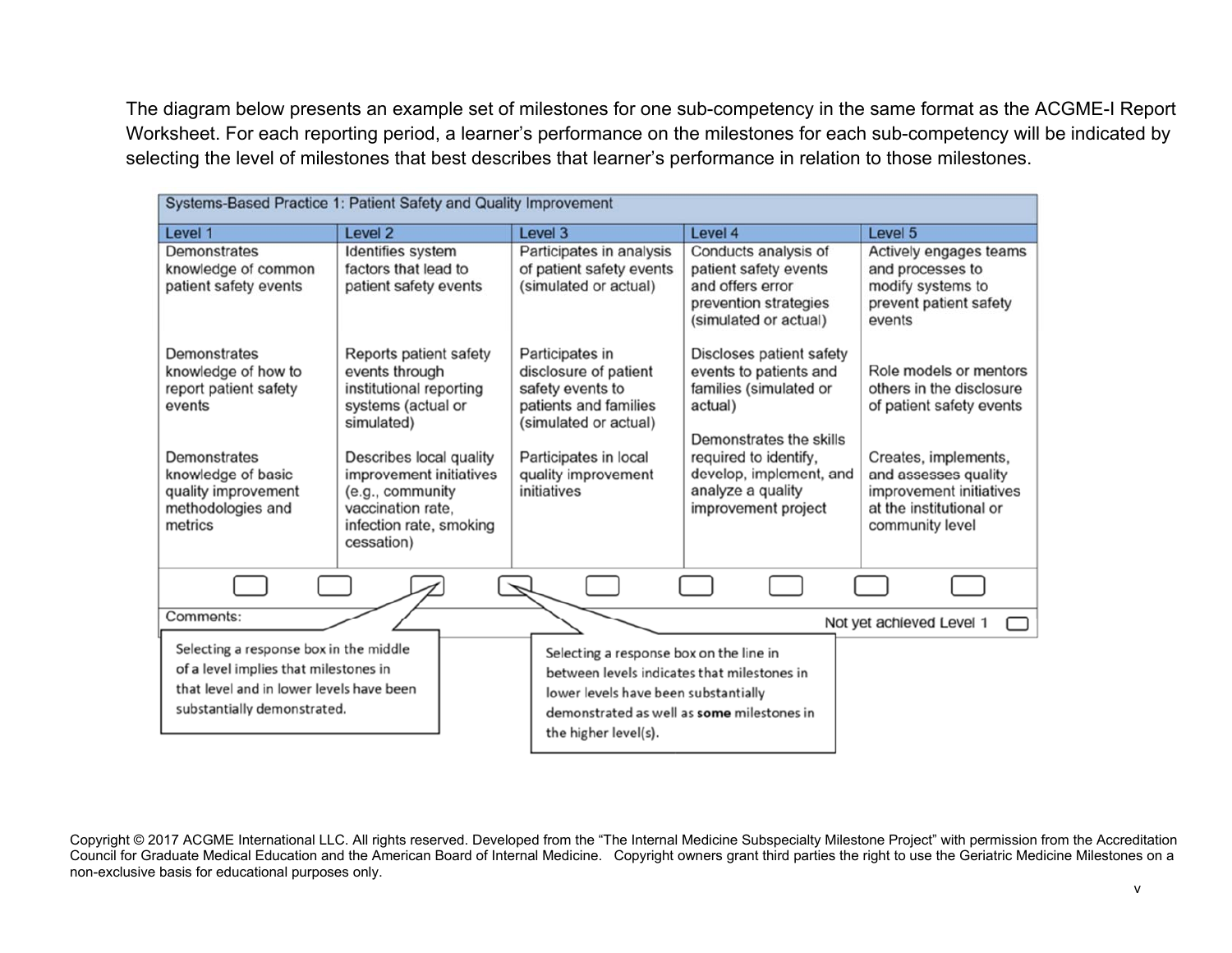| Patient Care 1: Performing a Comprehensive Geriatric Assessment (CGA) for Each Patient                                                                                                                          |                                                                               |                                                                                                                                                                                                                     |                                                                                                     |                                                                                                                                            |  |
|-----------------------------------------------------------------------------------------------------------------------------------------------------------------------------------------------------------------|-------------------------------------------------------------------------------|---------------------------------------------------------------------------------------------------------------------------------------------------------------------------------------------------------------------|-----------------------------------------------------------------------------------------------------|--------------------------------------------------------------------------------------------------------------------------------------------|--|
| Level 1                                                                                                                                                                                                         | Level <sub>2</sub>                                                            | Level 3                                                                                                                                                                                                             | Level 4                                                                                             | Level 5                                                                                                                                    |  |
| Acquires accurate clinical<br>history                                                                                                                                                                           | Consistently acquires<br>accurate and relevant<br>clinical history            | Consistently synthesizes<br>collected data to define a<br>patient's central clinical<br>problem(s)                                                                                                                  | Synthesizes history in an<br>efficient, prioritized, and<br>hypothesis-driven fashion               | Integrates CGA with<br>interdisciplinary<br>assessments and facilitate<br>ongoing system redesign<br>for the assessment of older<br>adults |  |
| Performs thorough physical<br>examination but requires<br>promptings to recognize<br>subtle physical findings<br>Sieves out relevant<br>information from multiple<br>sources of existing patient<br>information | Consistently performs<br>accurate and appropriately<br>thorough physical exam | Recognizes physical<br>findings that require<br>further targeted<br>evaluations<br>Utilizes all sources of<br>secondary data to<br>generate differential<br>diagnoses and a problem<br>list<br>Sets goals after CGA | Formulates a prioritized<br>problem list and develops<br>shared goals<br>(patient/family/care team) | Teaches and advocates<br>the principles and practice<br>of CGA                                                                             |  |
|                                                                                                                                                                                                                 |                                                                               |                                                                                                                                                                                                                     |                                                                                                     |                                                                                                                                            |  |
| Comments:                                                                                                                                                                                                       | Not Yet Achieved Level 1                                                      |                                                                                                                                                                                                                     |                                                                                                     |                                                                                                                                            |  |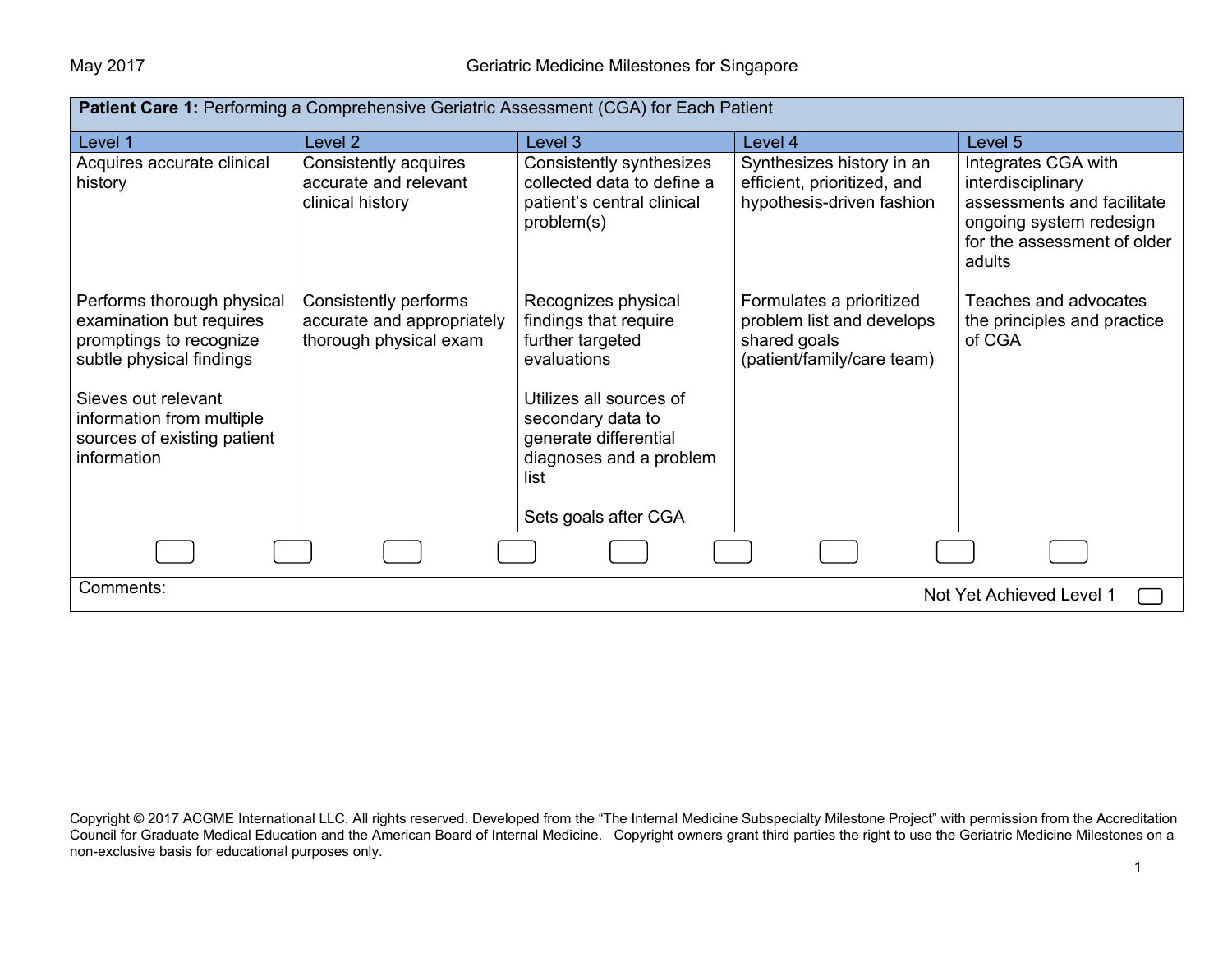| Patient Care 2: Ordering Appropriate Tests and Administering/Performing Relevant Assessment Scales and Tools                                                            |                                                                                                                                |                                                                                                                                                       |                                                                                                                                                                                                 |                                                                                                                                  |
|-------------------------------------------------------------------------------------------------------------------------------------------------------------------------|--------------------------------------------------------------------------------------------------------------------------------|-------------------------------------------------------------------------------------------------------------------------------------------------------|-------------------------------------------------------------------------------------------------------------------------------------------------------------------------------------------------|----------------------------------------------------------------------------------------------------------------------------------|
| Level 1                                                                                                                                                                 | Level <sub>2</sub>                                                                                                             | Level 3                                                                                                                                               | Level 4                                                                                                                                                                                         | Level 5                                                                                                                          |
| Orders basic investigations<br>but requires supervision in<br>deciding on cost<br>effectiveness and<br>beneficence to patient                                           | Orders and interprets<br>diagnostic tests and/or<br>investigation results with<br>direct supervision                           | Recognizes appropriate<br>patients, indications, and<br>associated risks in the<br>utilization of diagnostic<br>tests and/or investigation<br>results | Independently orders and<br>interprets complex<br>diagnostic tests and/or<br>investigation results                                                                                              | Recognizes opportunities<br>to collaborate with health<br>care partners on shared<br>care models for diagnosis<br>and monitoring |
| Understands the<br>indications of various tests<br>but requires prompting to<br>discuss investigation<br>indications, processes, or<br>potential risks with<br>patients | Explains risks and benefits<br>of investigations/<br>procedures ordered<br>incorporating the principles<br>of informed consent | Integrates diagnostic tests<br>with clinical features in the<br>evaluation and<br>management of patients                                              | Consistently recognizes<br>appropriate patients,<br>indications, limitations, and<br>associated risks and cost<br>benefit in utilization of<br>diagnostic tests and/or<br>investigation results | Recommends and justifies<br>applicability of evidence-<br>balanced<br>investigations/procedures                                  |
| Demonstrates knowledge<br>of available geriatric<br>assessment tools, but<br>requires supervision in<br>selecting appropriate tools<br>for patient                      | Explains use of specific<br>assessment tools and their<br>accuracies                                                           | Applies assessment tools<br>in patient care at<br>appropriate intervals                                                                               |                                                                                                                                                                                                 | Apprises role of<br>overlapping tools and able<br>to discriminate strengths<br>and limitations of tools                          |
|                                                                                                                                                                         |                                                                                                                                |                                                                                                                                                       |                                                                                                                                                                                                 |                                                                                                                                  |
| Comments:                                                                                                                                                               |                                                                                                                                |                                                                                                                                                       |                                                                                                                                                                                                 | Not Yet Achieved Level 1                                                                                                         |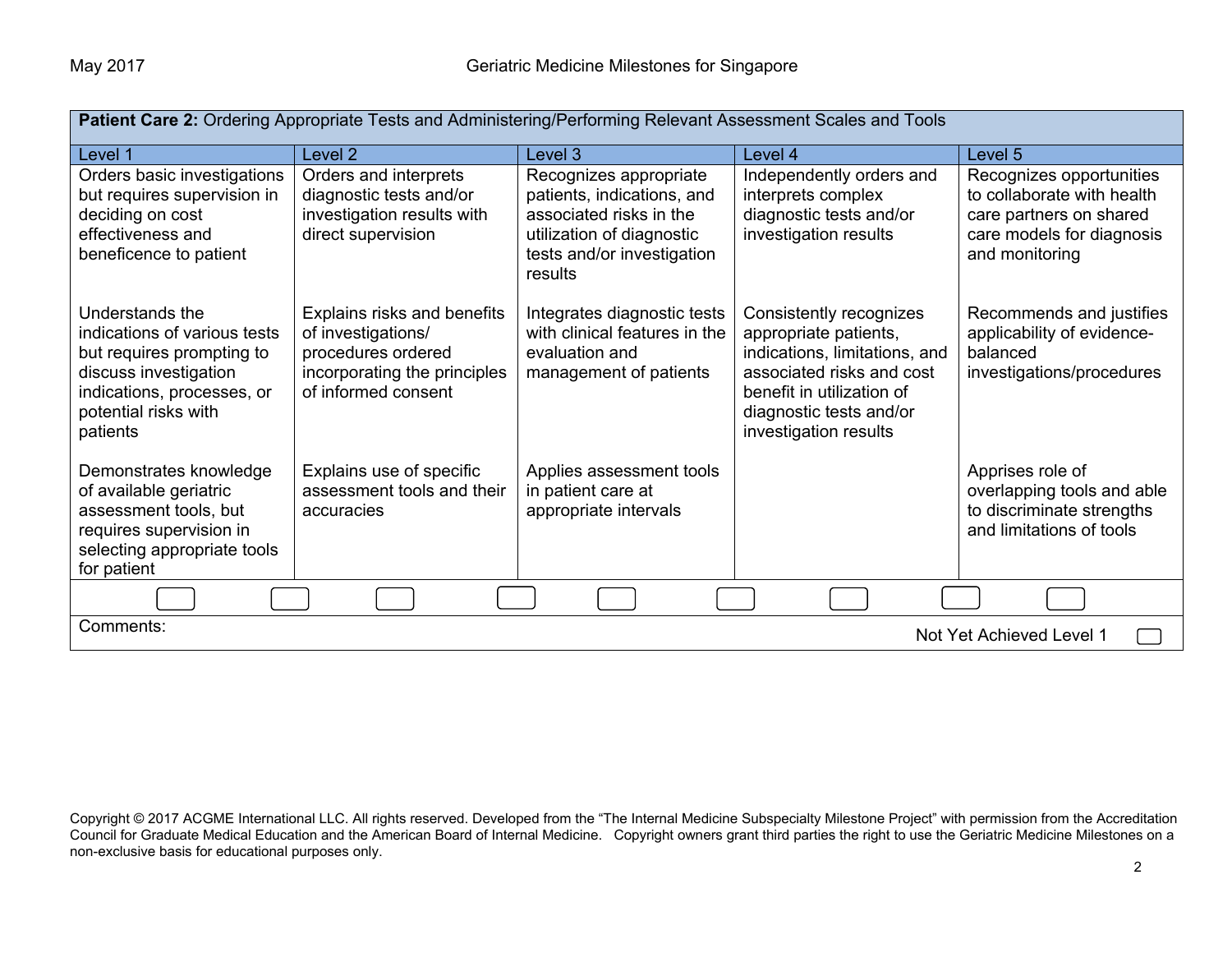| Patient Care 3: Developing and Achieving Comprehensive Management Plan for Each Patient |                                                                                                                  |                                                                                                                                  |                                                                                                                                                                 |                                                                                                                     |
|-----------------------------------------------------------------------------------------|------------------------------------------------------------------------------------------------------------------|----------------------------------------------------------------------------------------------------------------------------------|-----------------------------------------------------------------------------------------------------------------------------------------------------------------|---------------------------------------------------------------------------------------------------------------------|
| Level 1                                                                                 | Level 2                                                                                                          | Level 3                                                                                                                          | Level 4                                                                                                                                                         | Level 5                                                                                                             |
| Requires direct<br>supervision to develop<br>appropriate and accurate<br>care plans     | Develops an appropriate<br>care plan with indirect<br>supervision                                                | Develops prioritized care<br>plan according to<br>prognosis and severity,<br>including advance care<br>planning and care options | Modifies care plans based<br>on patient's clinical course,<br>additional data, patient<br>preferences, and cost<br>effectiveness principles                     | Role-models and teaches<br>complex and patient-<br>centered care                                                    |
| Recognizes situations<br>requiring urgent or<br>emergency care                          | Associates health care<br>needs with<br>patient's/family's values<br>and goals to make<br>appropriate care plans | Recognizes patient's<br>rehabilitation potential and<br>able to recommend<br>different care options and<br>right site of care    | Distinguishes disease<br>presentations that deviate<br>from common patterns and<br>require complex decision-<br>making, incorporating<br>diagnostic uncertainty | Evaluates effectiveness<br>and costs of<br>individualized, prioritized<br>care plans and existing<br>care protocols |
| Discusses advance care<br>planning or extent of care<br>and care options                | Establishes extent of care<br>and different care options                                                         |                                                                                                                                  |                                                                                                                                                                 |                                                                                                                     |
|                                                                                         |                                                                                                                  |                                                                                                                                  |                                                                                                                                                                 |                                                                                                                     |
| Comments:<br>Not Yet Achieved Level 1                                                   |                                                                                                                  |                                                                                                                                  |                                                                                                                                                                 |                                                                                                                     |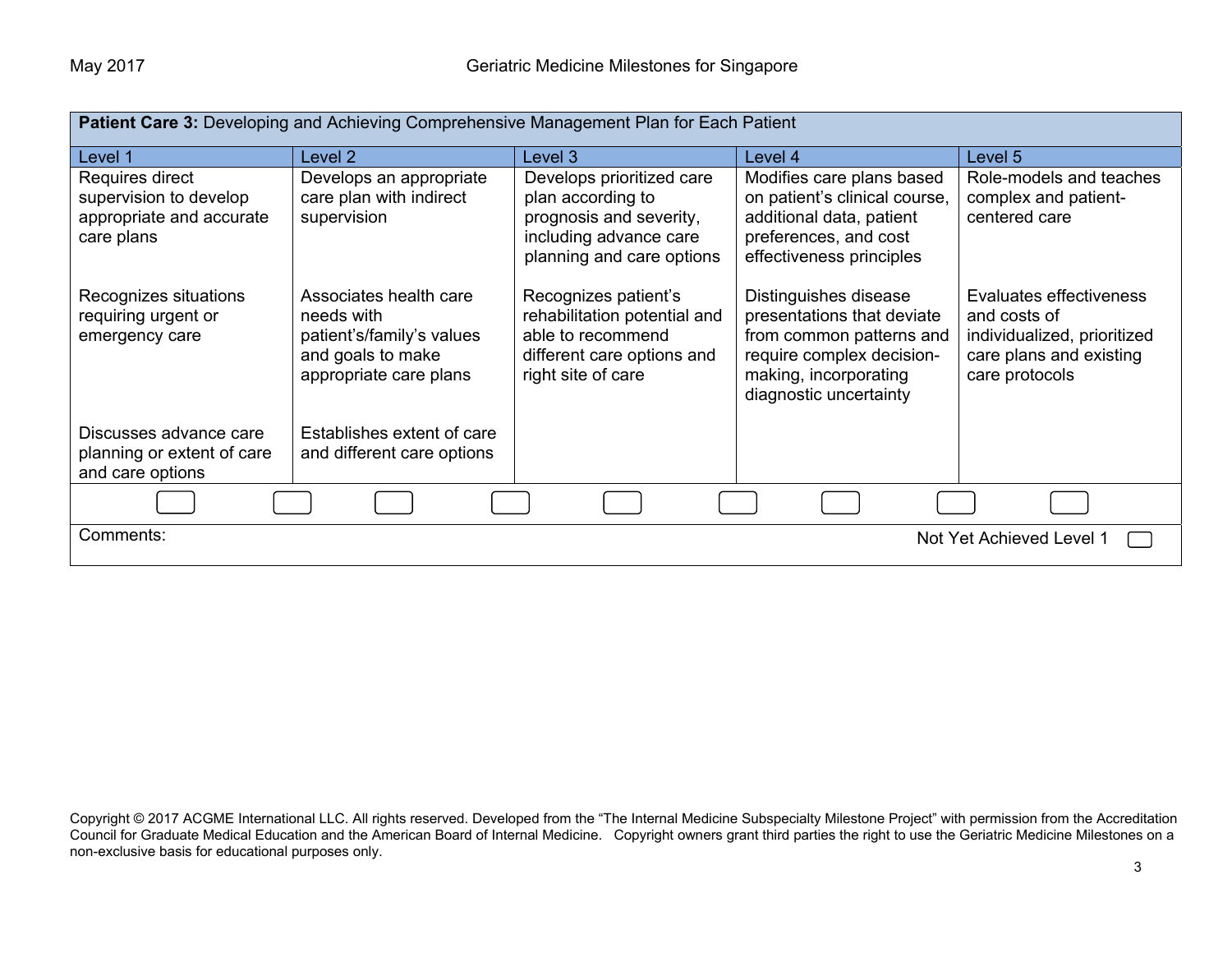| <b>Patient Care 4: Providing Consultative Care to Different Departments and in Different Settings</b>                                                                   |                                                                                                              |                                                                                                                               |                                                                                                                                               |                                                                                                                  |
|-------------------------------------------------------------------------------------------------------------------------------------------------------------------------|--------------------------------------------------------------------------------------------------------------|-------------------------------------------------------------------------------------------------------------------------------|-----------------------------------------------------------------------------------------------------------------------------------------------|------------------------------------------------------------------------------------------------------------------|
| Level 1                                                                                                                                                                 | Level 2                                                                                                      | Level 3                                                                                                                       | Level 4                                                                                                                                       | Level 5                                                                                                          |
| Demonstrates some<br>understanding of role as<br>consultant providing<br>consultative care, and<br>requires close supervision<br>to respond to questions or<br>concerns | Manages patients as a<br>consultant to other<br>physicians/health care<br>teams with indirect<br>supervision | Provides consultation<br>services for patients, and<br>correctly identifies clinical<br>problems requiring risk<br>management | Provides consultation<br>services for patients with<br>basic and complex clinical<br>problems, including risk<br>management                   | Identifies opportunities to<br>deliver liaison services in a<br>systematized program<br>(e.g., orthoGRM liaison) |
| Utilizes consultant<br>services when appropriate<br>for patient care                                                                                                    | Asks meaningful clinical<br>questions that guide the<br>input of consultants                                 | Constructs achievable<br>recommendations                                                                                      | Integrates<br>recommendations from<br>other consultants to<br>effectively manage patient<br>care<br>Negotiates barriers to<br>recommendations | Facilitates management of<br>discordant<br>recommendations from<br>multiple consultants                          |
|                                                                                                                                                                         |                                                                                                              |                                                                                                                               |                                                                                                                                               |                                                                                                                  |
| Comments:<br>Not Yet Achieved Level 1                                                                                                                                   |                                                                                                              |                                                                                                                               |                                                                                                                                               |                                                                                                                  |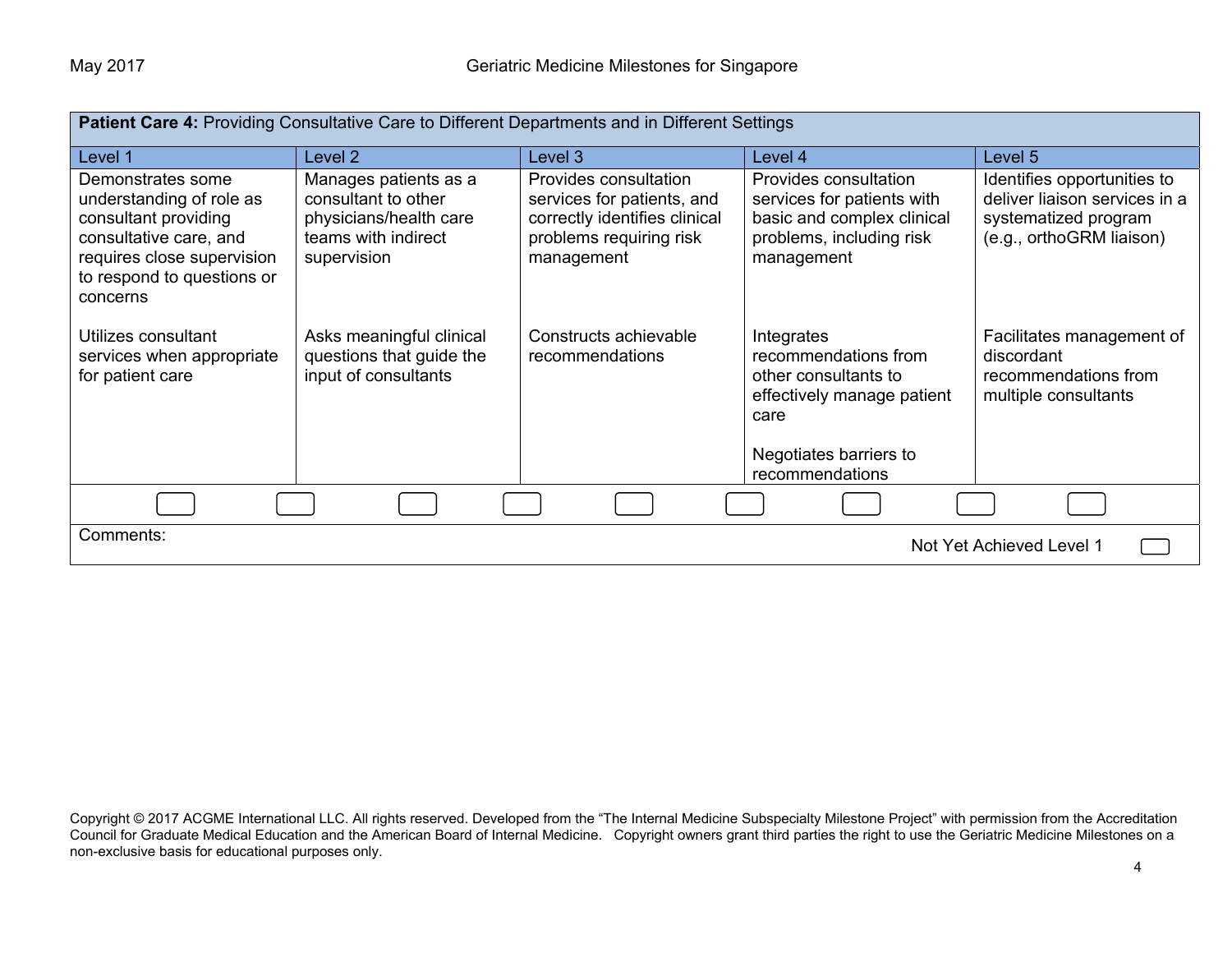| <b>Medical Knowledge 1: Clinical Knowledge</b>                                                                                            |                                                                                                                                                                                                  |                                                                                                                                                                                       |                                                                                                                                                                                  |                                                                                                                                                                                          |
|-------------------------------------------------------------------------------------------------------------------------------------------|--------------------------------------------------------------------------------------------------------------------------------------------------------------------------------------------------|---------------------------------------------------------------------------------------------------------------------------------------------------------------------------------------|----------------------------------------------------------------------------------------------------------------------------------------------------------------------------------|------------------------------------------------------------------------------------------------------------------------------------------------------------------------------------------|
| Level 1                                                                                                                                   | Level 2                                                                                                                                                                                          | Level 3                                                                                                                                                                               | Level 4                                                                                                                                                                          | Level 5                                                                                                                                                                                  |
| Demonstrates basic<br>understanding of<br>scientific,<br>socioeconomic, or<br>behavioral knowledge<br>required to provide<br>patient care | Possesses sufficient<br>scientific, socioeconomic,<br>and behavioral<br>knowledge required to<br>provide care for common<br>medical conditions and<br>basic preventive care,<br>with supervision | Possesses the scientific,<br>socioeconomic, and<br>behavioral knowledge<br>required to provide care<br>for common medical<br>conditions and basic<br>preventive care<br>independently | Possesses the scientific,<br>socioeconomic, and<br>behavioral knowledge<br>required to provide care<br>for complex medical<br>conditions and<br>comprehensive preventive<br>care | Possesses the scientific,<br>socioeconomic, and<br>behavioral knowledge<br>required to successfully<br>diagnose and treat<br>medically uncommon,<br>ambiguous, and complex<br>conditions |
|                                                                                                                                           |                                                                                                                                                                                                  |                                                                                                                                                                                       |                                                                                                                                                                                  |                                                                                                                                                                                          |
| Comments:                                                                                                                                 |                                                                                                                                                                                                  |                                                                                                                                                                                       |                                                                                                                                                                                  | Not Yet Achieved Level 1                                                                                                                                                                 |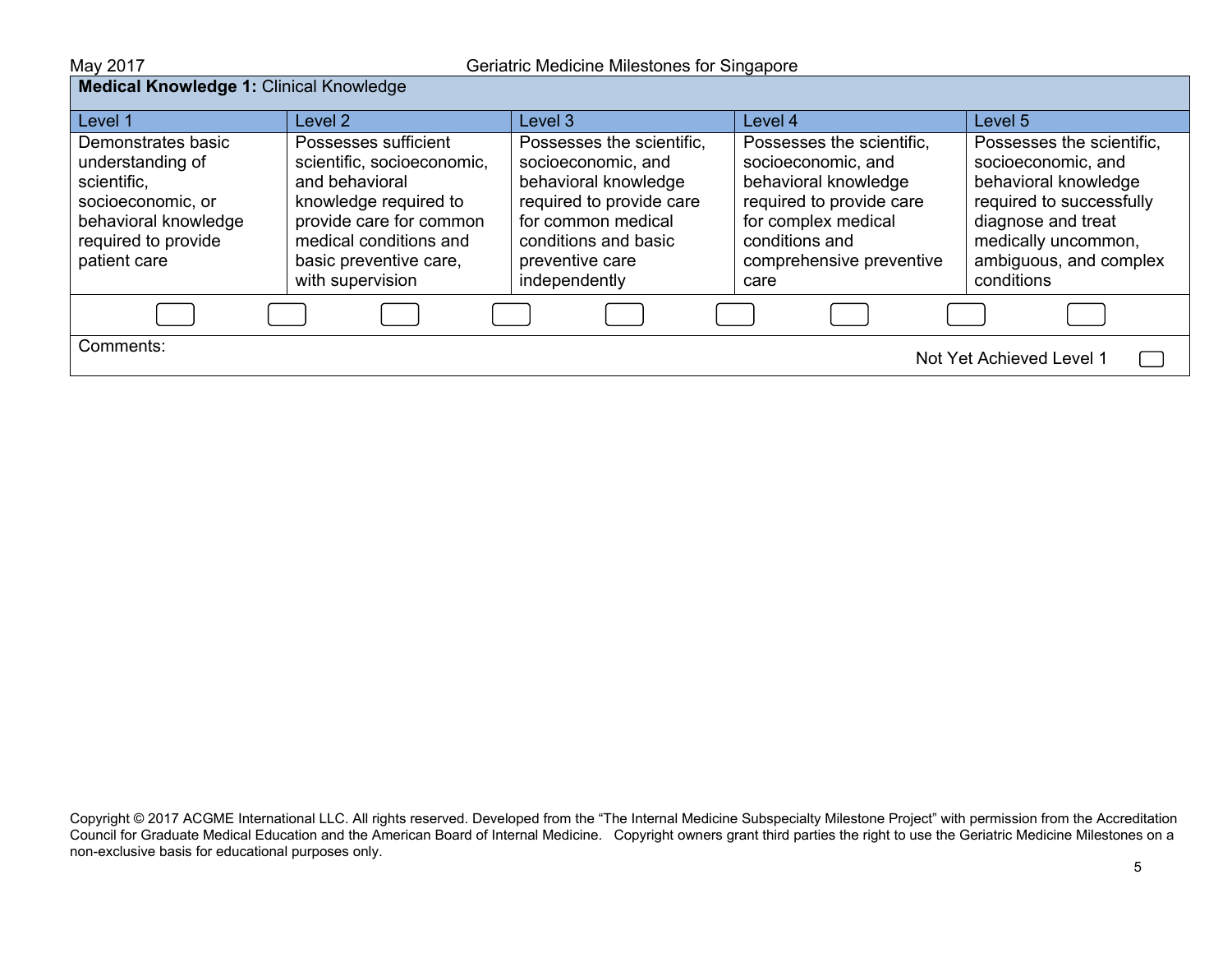May 2017 Geriatric Medicine Milestones for Singapore

| <b>Medical Knowledge 2:</b> Knowledge of Diagnostic Testing and Procedures/Interpretation of Geriatric Assessment Tools and Scales |                                                                                                                                                     |                                                                                                                              |                                                                                                                                        |                                                                                                      |
|------------------------------------------------------------------------------------------------------------------------------------|-----------------------------------------------------------------------------------------------------------------------------------------------------|------------------------------------------------------------------------------------------------------------------------------|----------------------------------------------------------------------------------------------------------------------------------------|------------------------------------------------------------------------------------------------------|
| Level 1                                                                                                                            | Level <sub>2</sub>                                                                                                                                  | Level 3                                                                                                                      | Level 4                                                                                                                                | Level 5                                                                                              |
| Possesses foundational<br>knowledge of<br>appropriate diagnostic<br>tests and procedures                                           | Demonstrates<br>understanding of the<br>concepts of pre-test<br>probability and test<br>performance<br>characteristics with indirect<br>supervision | <b>Consistently interprets</b><br>basic diagnostic tests<br>accurately                                                       | Interprets complex<br>diagnostic tests accurately<br>while accounting for<br>limitations and biases                                    | Anticipates and accounts<br>for subtle nuances of<br>interpreting diagnostic<br>tests and procedures |
| Demonstrates ability to<br>interpret basic diagnostic<br>tests with direct<br>supervision                                          | <b>Demonstrates</b><br>understanding of the<br>rationale and risks<br>associated with common<br>procedures with indirect<br>supervision             | Demonstrates basic<br>understanding of the<br>concepts of pre-test<br>probability and test<br>performance<br>characteristics | Knows the indications for<br>and limitations of diagnostic<br>testing and procedures                                                   | Pursues knowledge of<br>new and emerging<br>diagnostic tests and<br>procedures                       |
|                                                                                                                                    |                                                                                                                                                     | Demonstrates full<br>understanding of the<br>rationale and risks<br>associated with common<br>procedures                     | Understands the concepts<br>of pre-test probability and<br>test performance<br>characteristics                                         |                                                                                                      |
|                                                                                                                                    |                                                                                                                                                     | Effectively interprets the<br>results of the assessment<br>tools                                                             | Teaches the rationale and<br>risks associated with<br>common procedures and<br>anticipates potential<br>complications of<br>procedures |                                                                                                      |
|                                                                                                                                    |                                                                                                                                                     |                                                                                                                              |                                                                                                                                        |                                                                                                      |
| Comments:<br>Not Yet Achieved Level 1                                                                                              |                                                                                                                                                     |                                                                                                                              |                                                                                                                                        |                                                                                                      |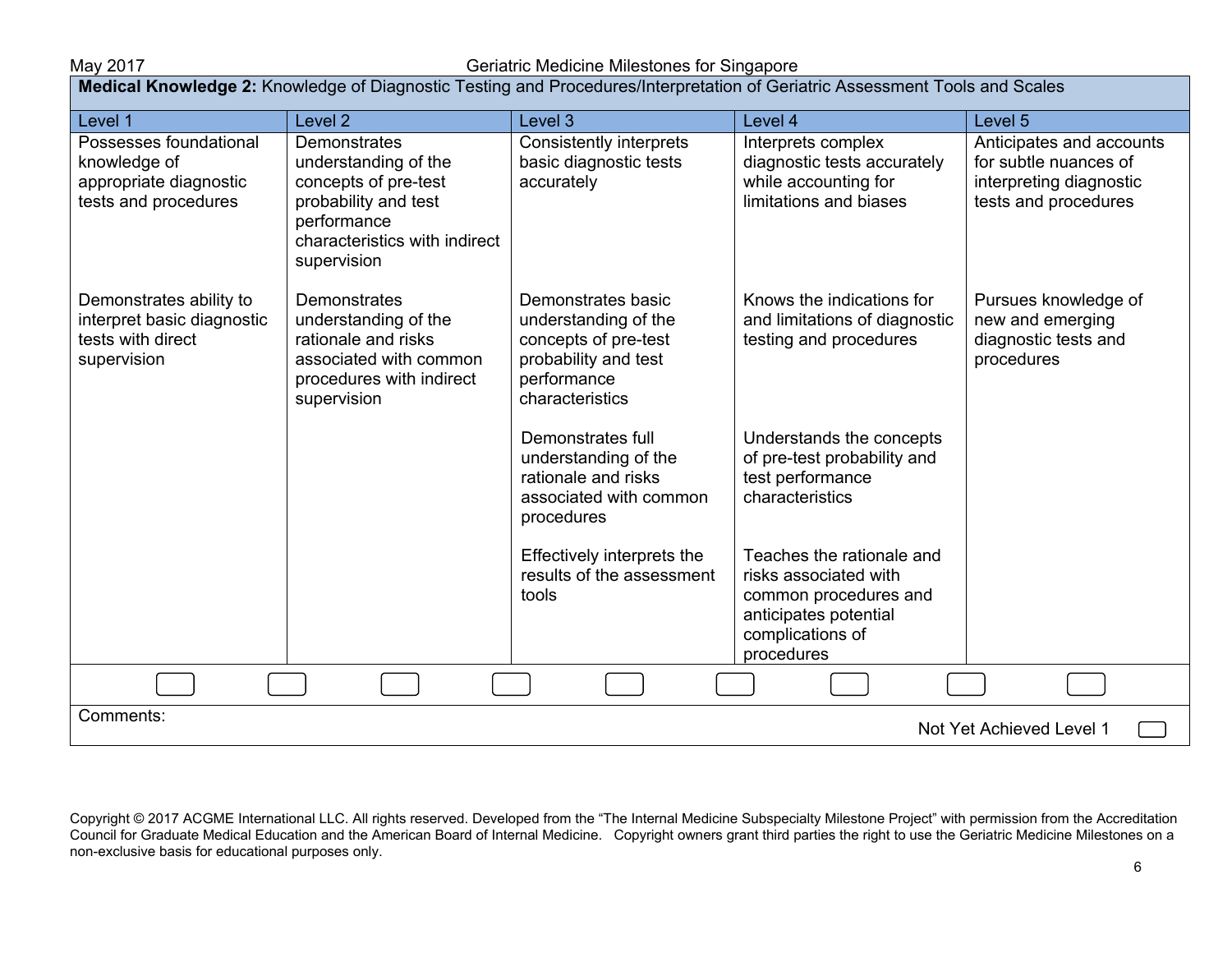| <b>Systems-Based Practice 1: Patient Safety and Quality Improvement</b>                   |                                                                                                                                   |                                                                                                             |                                                                                                                         |                                                                                                                       |
|-------------------------------------------------------------------------------------------|-----------------------------------------------------------------------------------------------------------------------------------|-------------------------------------------------------------------------------------------------------------|-------------------------------------------------------------------------------------------------------------------------|-----------------------------------------------------------------------------------------------------------------------|
| Level 1                                                                                   | Level 2                                                                                                                           | Level 3                                                                                                     | Level 4                                                                                                                 | Level 5                                                                                                               |
| Demonstrates knowledge<br>of common patient safety<br>events                              | Identifies system factors<br>that lead to patient safety<br>events                                                                | Participates in analysis of<br>patient safety events<br>(simulated or actual)                               | Conducts analysis of<br>patient safety events and<br>offers error prevention<br>strategies (simulated or<br>actual)     | Actively engages teams<br>and processes to modify<br>systems to prevent patient<br>safety events                      |
| Demonstrates knowledge<br>of how to report patient<br>safety events                       | Reports patient safety<br>events through institutional<br>reporting systems (actual<br>or simulated)                              | Participates in disclosure<br>of patient safety events to<br>patients and families<br>(simulated or actual) | Discloses patient safety<br>events to patients and<br>families (simulated or<br>actual)                                 | Role models or mentors<br>others in the disclosure of<br>patient safety events                                        |
| Demonstrates knowledge<br>of basic quality<br>improvement<br>methodologies and<br>metrics | Describes local quality<br>improvement initiatives<br>(e.g., community<br>vaccination rate, infection<br>rate, smoking cessation) | Participates in local quality<br>improvement initiatives                                                    | Demonstrates the skills<br>required to identify,<br>develop, implement, and<br>analyze a quality<br>improvement project | Creates, implements, and<br>assesses quality<br>improvement initiatives at<br>the institutional or<br>community level |
|                                                                                           |                                                                                                                                   |                                                                                                             |                                                                                                                         |                                                                                                                       |
| Comments:                                                                                 |                                                                                                                                   |                                                                                                             |                                                                                                                         | Not Yet Achieved Level 1                                                                                              |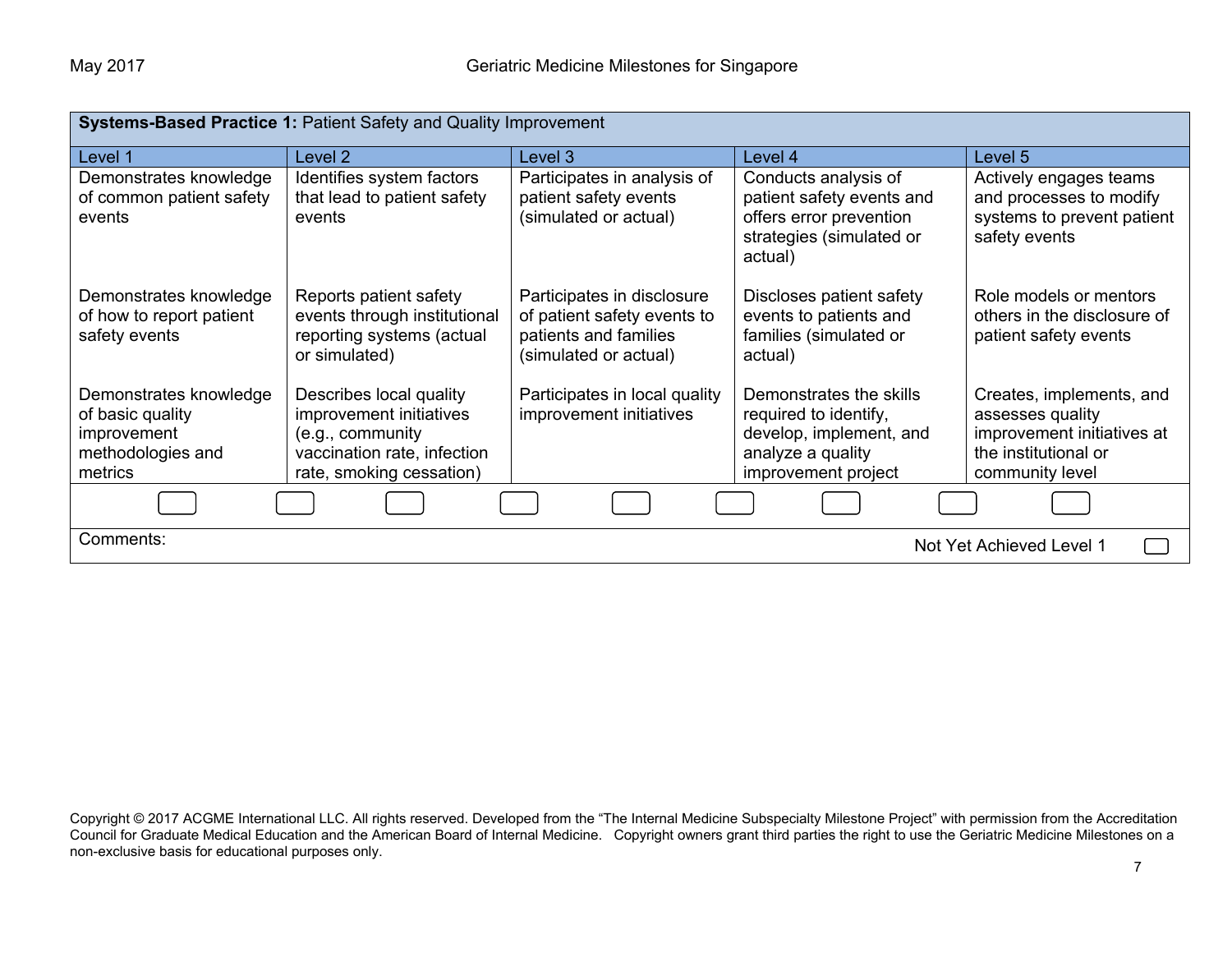| Systems-Based Practice 2: System Navigation for Patient-Centered Care                     |                                                                                                                                        |                                                                                                                                          |                                                                                                                                                                             |                                                                                                                                 |
|-------------------------------------------------------------------------------------------|----------------------------------------------------------------------------------------------------------------------------------------|------------------------------------------------------------------------------------------------------------------------------------------|-----------------------------------------------------------------------------------------------------------------------------------------------------------------------------|---------------------------------------------------------------------------------------------------------------------------------|
| Level 1                                                                                   | Level <sub>2</sub>                                                                                                                     | Level 3                                                                                                                                  | Level 4                                                                                                                                                                     | Level 5                                                                                                                         |
| Demonstrates knowledge<br>of care coordination                                            | Coordinates care of<br>patients in routine clinical<br>situations effectively<br>utilizing the roles of the<br>interprofessional teams | Coordinates care of<br>patients in complex clinical<br>situations effectively<br>utilizing the roles of their<br>interprofessional teams | Role models effective<br>coordination of patient-<br>centered care among<br>different disciplines and<br>specialties                                                        | Analyses the process of<br>care coordination and<br>leads in the design and<br>implementation of<br>improvements                |
| Identifies key elements for<br>safe and effective<br>transitions of care and<br>hand-offs | Performs safe and<br>effective transitions of<br>care/hand-offs in routine<br>clinical situations                                      | Performs safe and<br>effective transitions of<br>care/hand-offs in complex<br>clinical situations                                        | Role models and advocates<br>for safe and effective<br>transitions of care/hand-offs<br>within and across health<br>care delivery systems,<br>including outpatient settings | Improves quality of<br>transitions of care within<br>and across health care<br>delivery systems to<br>optimize patient outcomes |
| Demonstrates knowledge<br>of population and<br>community health needs<br>and disparities  | Identifies specific<br>population and community<br>health needs and<br>inequities for their local<br>population                        | Uses local resources<br>effectively to meet the<br>needs of a patient<br>population and community                                        | Participates in changing<br>and adapting practice to<br>provide for the needs of<br>specific populations                                                                    | Leads innovations and<br>advocates for populations<br>and communities with<br>health care inequities                            |
| Comments:<br>Not Yet Achieved Level 1                                                     |                                                                                                                                        |                                                                                                                                          |                                                                                                                                                                             |                                                                                                                                 |
|                                                                                           |                                                                                                                                        |                                                                                                                                          |                                                                                                                                                                             |                                                                                                                                 |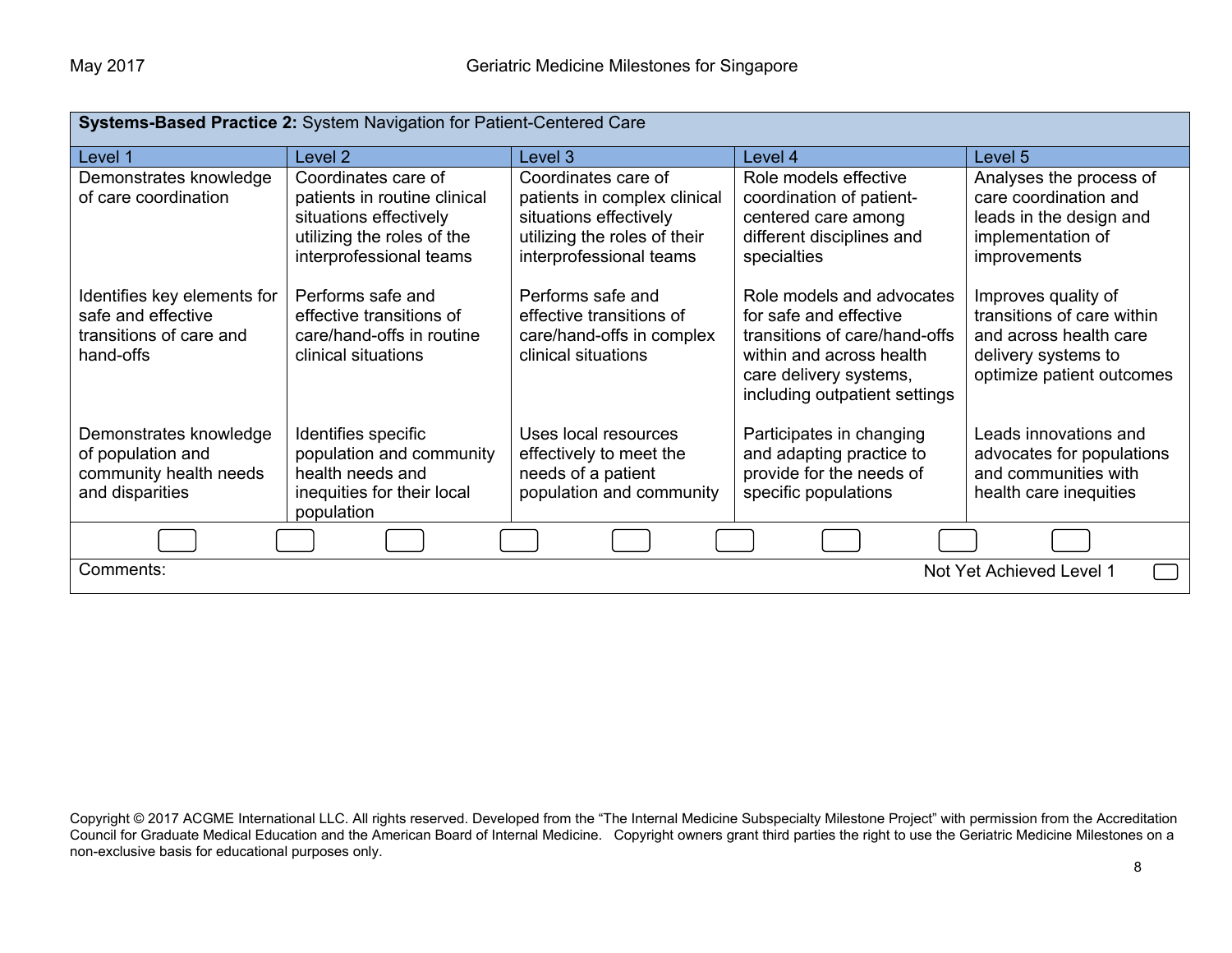| Systems-Based Practice 3: Physician Role in Health Care Systems                                                                                |                                                                                                                                  |                                                                                                                                                                      |                                                                                                                                                                      |                                                                                                                        |
|------------------------------------------------------------------------------------------------------------------------------------------------|----------------------------------------------------------------------------------------------------------------------------------|----------------------------------------------------------------------------------------------------------------------------------------------------------------------|----------------------------------------------------------------------------------------------------------------------------------------------------------------------|------------------------------------------------------------------------------------------------------------------------|
| Level 1                                                                                                                                        | Level 2                                                                                                                          | Level 3                                                                                                                                                              | Level 4                                                                                                                                                              | Level 5                                                                                                                |
| Identifies components of<br>the complex health care<br>system                                                                                  | Describes the physician's<br>role and how the<br>interrelated components of<br>complex health care<br>system impact patient care | Analyzes how personal<br>practice affects the system<br>(e.g., length of stay,<br>readmission rates, clinical<br>efficiency)                                         | Manages the interrelated<br>components of the<br>complex health care<br>systems for efficient and<br>effective patient care                                          | Advocates for or leads<br>change to enhance<br>systems for high value,<br>efficient, and effective<br>patient care     |
| Describes basic health<br>payment systems,<br>including government,<br>private, public, and<br>uninsured care and<br>different practice models | Delivers care informed by<br>patient-specific payment<br>model                                                                   | Utilizes shared decision<br>making in patient care,<br>taking into consideration<br>payment models                                                                   | Advocates for patient care<br>understanding the<br>limitations of each<br>patient's payment model<br>(e.g., community<br>resources, patient<br>assistance resources) | Participates in advocacy<br>activities for health policy<br>to better align payment<br>systems with high value<br>care |
|                                                                                                                                                |                                                                                                                                  | Identifies resources and<br>effectively plans for<br>transition to practice (e.g.,<br>information technology,<br>legal, billing and coding,<br>financial, personnel) | Describes basic elements<br>needed to transition to<br>practice (e.g., contract<br>negotiations, malpractice<br>insurance, government<br>regulation, compliance)     |                                                                                                                        |
|                                                                                                                                                |                                                                                                                                  |                                                                                                                                                                      |                                                                                                                                                                      |                                                                                                                        |
| Comments:<br>Not Yet Achieved Level 1                                                                                                          |                                                                                                                                  |                                                                                                                                                                      |                                                                                                                                                                      |                                                                                                                        |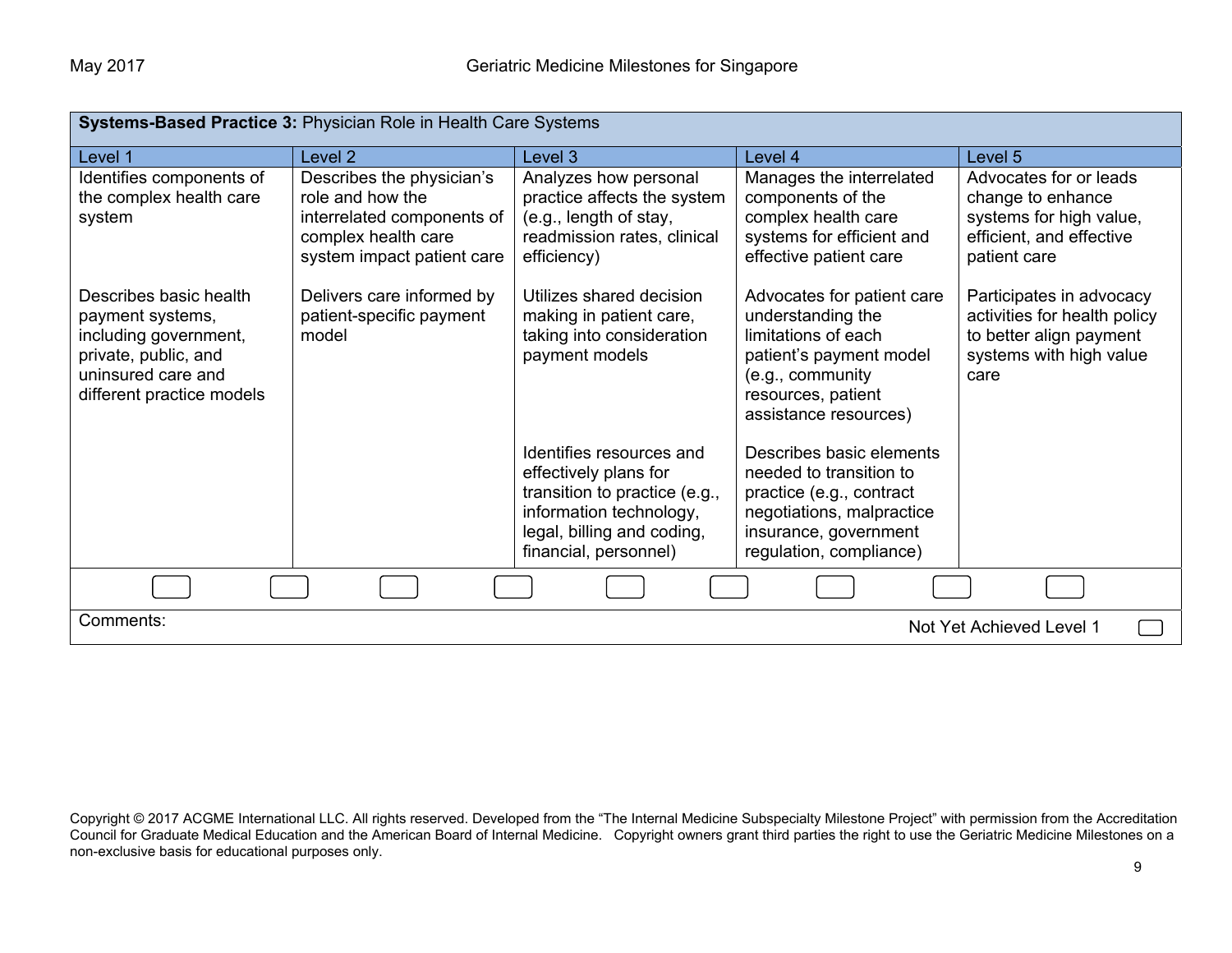| Practice-Based Learning and Improvement 1: Evidence-Based and Informed Practice                                                                                 |                                                                                                                             |                                                                                                                                  |                                                                                                                                                                    |                                                                                                                                                   |
|-----------------------------------------------------------------------------------------------------------------------------------------------------------------|-----------------------------------------------------------------------------------------------------------------------------|----------------------------------------------------------------------------------------------------------------------------------|--------------------------------------------------------------------------------------------------------------------------------------------------------------------|---------------------------------------------------------------------------------------------------------------------------------------------------|
|                                                                                                                                                                 |                                                                                                                             |                                                                                                                                  |                                                                                                                                                                    |                                                                                                                                                   |
| Level 1                                                                                                                                                         | Level 2                                                                                                                     | Level 3                                                                                                                          | Level 4                                                                                                                                                            | Level 5                                                                                                                                           |
| Demonstrates how to<br>access and use available<br>evidence, and incorporate<br>patient preferences and<br>values in order to take care<br>of a routine patient | Articulates clinical<br>questions and elicits<br>patient preferences and<br>values in order to guide<br>evidence-based care | Locates and applies the<br>best available evidence,<br>integrated with patient<br>preference, to the care of<br>complex patients | Critically appraises and<br>applies evidence even in<br>the face of uncertainty and<br>conflicting evidence to<br>guide care tailored to the<br>individual patient | Coaches others to critically<br>appraise and apply<br>evidence for complex<br>patients and/or participates<br>in the development of<br>guidelines |
|                                                                                                                                                                 |                                                                                                                             |                                                                                                                                  |                                                                                                                                                                    |                                                                                                                                                   |
| Comments:                                                                                                                                                       |                                                                                                                             |                                                                                                                                  |                                                                                                                                                                    | Not Yet Achieved Level 1                                                                                                                          |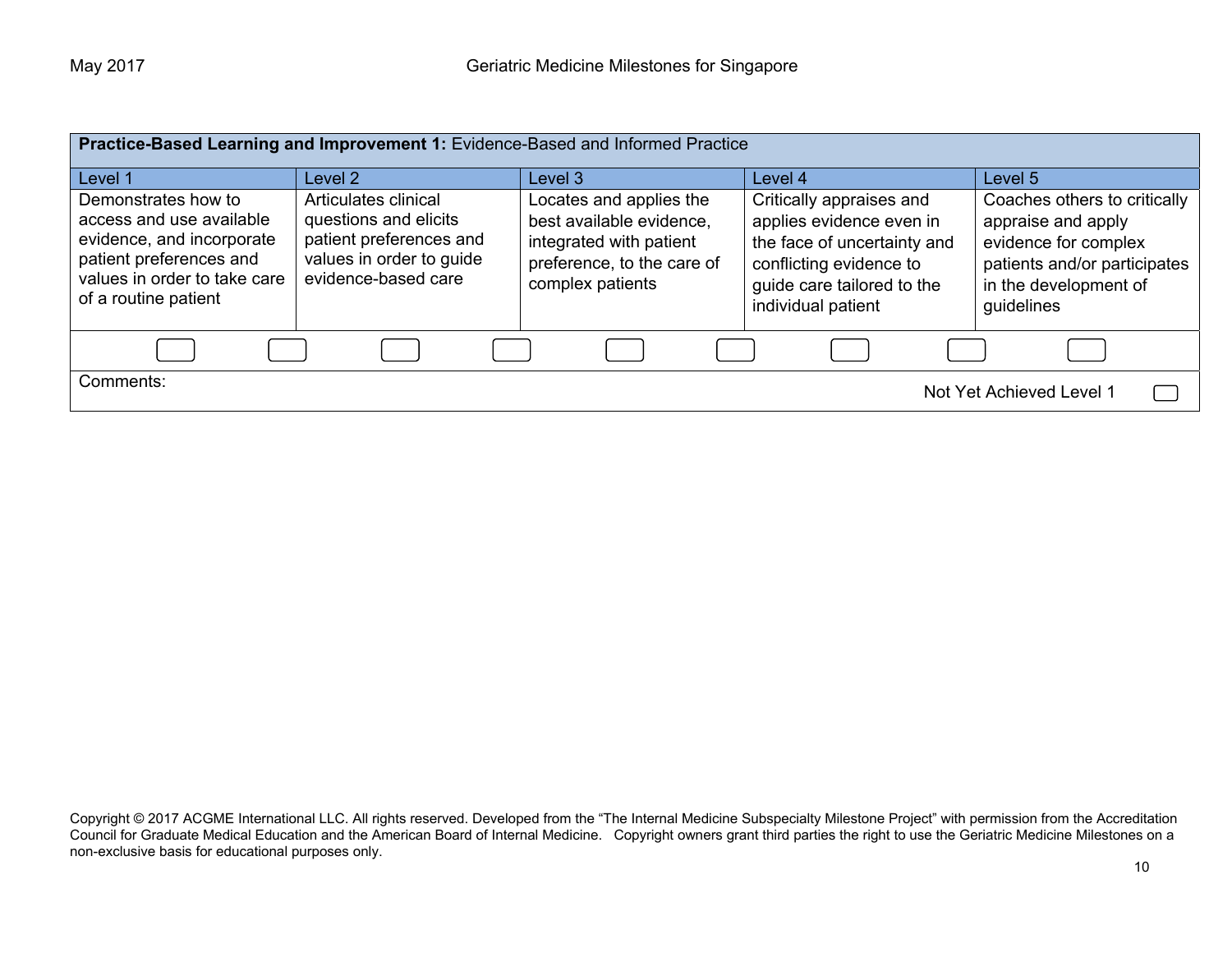| Practice-Based Learning and Improvement 2: Reflective Practice and Commitment to Personal Growth        |                                                                                                                        |                                                                                                                                            |                                                                                                                                      |                                                                                            |  |
|---------------------------------------------------------------------------------------------------------|------------------------------------------------------------------------------------------------------------------------|--------------------------------------------------------------------------------------------------------------------------------------------|--------------------------------------------------------------------------------------------------------------------------------------|--------------------------------------------------------------------------------------------|--|
| Level 1                                                                                                 | Level 2                                                                                                                | Level 3                                                                                                                                    | Level 4                                                                                                                              | Level 5                                                                                    |  |
| Accepts responsibility for<br>personal and professional<br>development by<br>establishing goals         | Demonstrates openness to<br>performance data<br>(feedback and other input)<br>in order to inform goals                 | Seeks performance data<br>episodically, with<br>adaptability and humility                                                                  | Intentionally seeks<br>performance data<br>consistently, with<br>adaptability and humility                                           | Role models consistently<br>seeking performance data,<br>with adaptability and<br>humility |  |
| Identifies the factors that<br>contribute to $gap(s)$<br>between expectations and<br>actual performance | Analyzes and reflects on<br>the factors that contribute<br>to gap(s) between<br>expectations and actual<br>performance | Analyzes, reflects on, and<br>institutes behavioral<br>change(s) to narrow the<br>gap(s) between<br>expectations and actual<br>performance | Challenges assumptions<br>and considers alternatives<br>in narrowing the gap $(s)$<br>between expectations and<br>actual performance | Coaches others on<br>reflective practice                                                   |  |
| Actively seeks<br>opportunities to improve                                                              | Designs and implements a<br>learning plan, with<br>prompting                                                           | Independently creates and<br>implements a learning plan                                                                                    | Uses performance data to<br>measure the effectiveness<br>of the learning plan and,<br>when necessary, improves<br>ıt                 | Facilitates the design and<br>implementation of learning<br>plans for others               |  |
|                                                                                                         |                                                                                                                        |                                                                                                                                            |                                                                                                                                      |                                                                                            |  |
| Comments:                                                                                               | Not Yet Achieved Level 1                                                                                               |                                                                                                                                            |                                                                                                                                      |                                                                                            |  |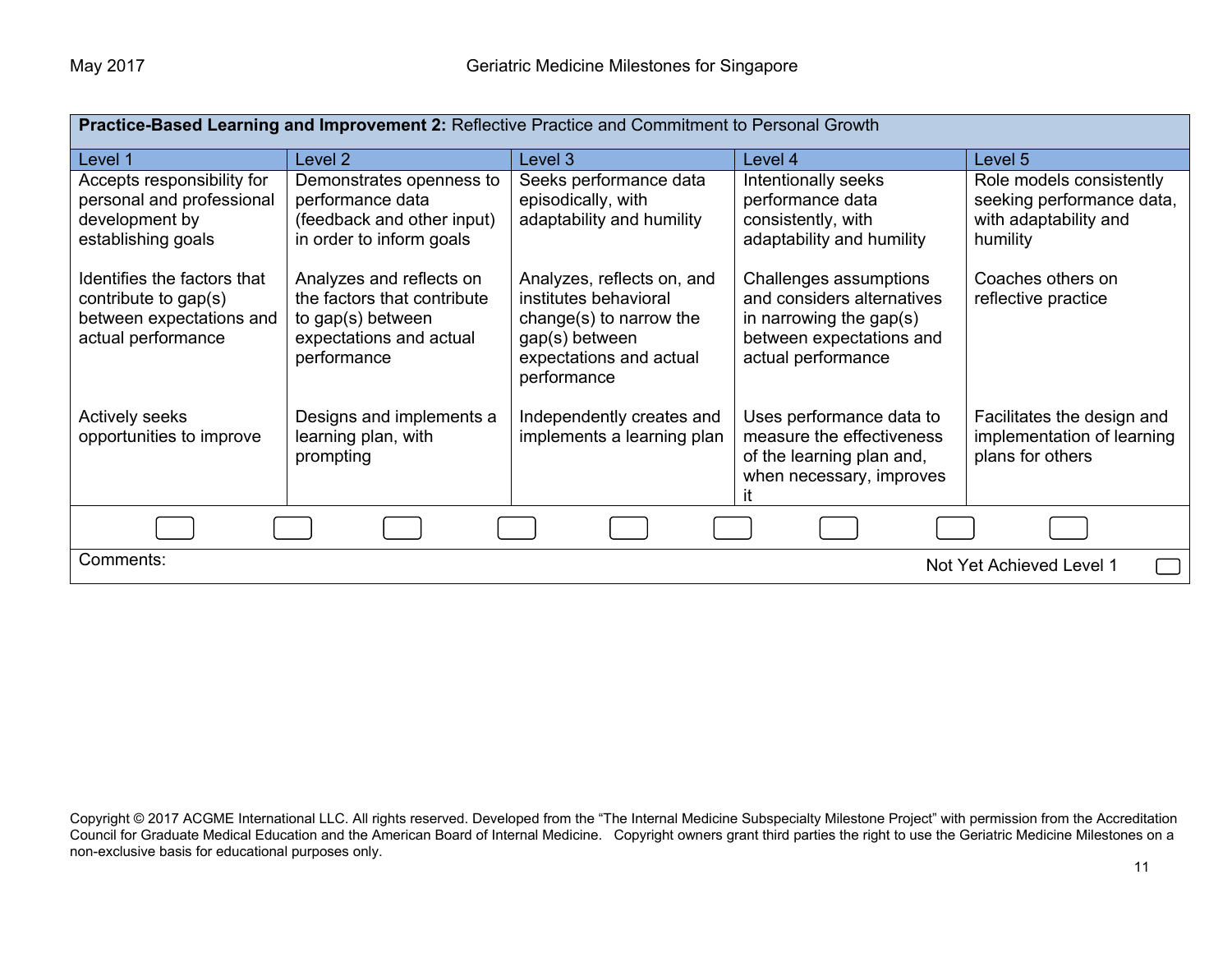**Professionalism 1: Professional Behavior and Ethical Principles** 

| Level 1                                                                                                                                                                                                                                            | Level <sub>2</sub>                                                          | Level 3                                                                                    | Level 4                                                                                                                                                                                                         | Level <sub>5</sub>                                                                                                                        |  |
|----------------------------------------------------------------------------------------------------------------------------------------------------------------------------------------------------------------------------------------------------|-----------------------------------------------------------------------------|--------------------------------------------------------------------------------------------|-----------------------------------------------------------------------------------------------------------------------------------------------------------------------------------------------------------------|-------------------------------------------------------------------------------------------------------------------------------------------|--|
| Identifies and describes<br>potential triggers for<br>professionalism lapses                                                                                                                                                                       | Demonstrates insight into<br>professional behavior in<br>routine situations | Demonstrates<br>professional behavior in<br>complex or stressful<br>situations             | Recognizes situations that<br>may trigger<br>professionalism lapses<br>and intervenes to prevent<br>lapses in self and others                                                                                   | Coaches others when<br>their behavior fails to<br>meet professional<br>expectations                                                       |  |
| Describes when and how<br>to appropriately report<br>professionalism lapses,<br>including strategies for<br>addressing common<br><b>barriers</b>                                                                                                   | Takes responsibility for<br>own professionalism<br>lapses                   | Analyzes complex<br>situations using ethical<br>principles                                 | Recognizes and utilizes<br>appropriate resources for<br>managing and resolving<br>ethical dilemmas as<br>needed (e.g., ethics<br>consultations, literature<br>review, risk<br>management/legal<br>consultation) | Identifies and seeks to<br>address system-level<br>factors that induce or<br>exacerbate ethical<br>problems or impede their<br>resolution |  |
| Demonstrates<br>knowledge of the ethical<br>principles underlying<br>informed consent,<br>surrogate decision<br>making, advance<br>directives, confidentiality,<br>error disclosure,<br>stewardship of limited<br>resources, and related<br>topics | Analyzes straightforward<br>situations using ethical<br>principles          | Recognizes need to seek<br>help in managing and<br>resolving complex ethical<br>situations |                                                                                                                                                                                                                 |                                                                                                                                           |  |
|                                                                                                                                                                                                                                                    |                                                                             |                                                                                            |                                                                                                                                                                                                                 |                                                                                                                                           |  |
| Comments:<br>Not Yet Achieved Level 1                                                                                                                                                                                                              |                                                                             |                                                                                            |                                                                                                                                                                                                                 |                                                                                                                                           |  |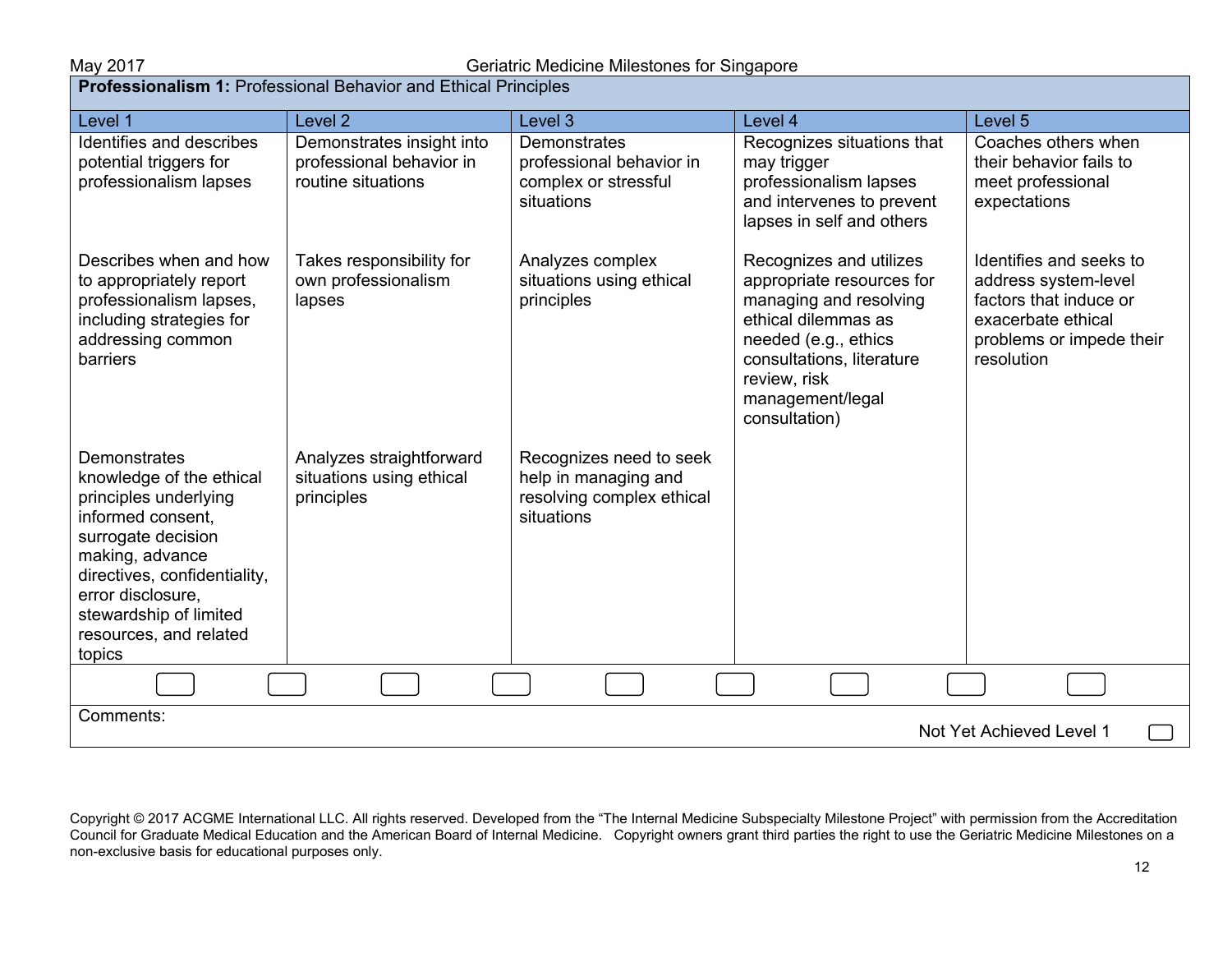| Professionalism 2: Accountability/Conscientiousness                                                                                                                                                                 |                                                                                                                               |                                                                                                                                               |                                                                                                                             |                                       |  |
|---------------------------------------------------------------------------------------------------------------------------------------------------------------------------------------------------------------------|-------------------------------------------------------------------------------------------------------------------------------|-----------------------------------------------------------------------------------------------------------------------------------------------|-----------------------------------------------------------------------------------------------------------------------------|---------------------------------------|--|
| Level 1                                                                                                                                                                                                             | Level 2                                                                                                                       | Level 3                                                                                                                                       | Level 4                                                                                                                     | Level 5                               |  |
| Takes responsibility for<br>failure to complete tasks<br>and responsibilities,<br>identifies potential<br>contributing factors, and<br>describes strategies for<br>ensuring timely task<br>completion in the future | Performs tasks and<br>responsibilities in a timely<br>manner with appropriate<br>attention to detail in routine<br>situations | Performs tasks and<br>responsibilities in a timely<br>manner with appropriate<br>attention to detail in<br>complex or stressful<br>situations | Recognizes situations that<br>may impact others' ability to<br>complete tasks and<br>responsibilities in a timely<br>manner | Takes ownership of<br>system outcomes |  |
| Responds promptly to<br>requests or reminders to<br>complete tasks and<br>responsibilities                                                                                                                          | Recognizes situations that<br>may impact own ability to<br>complete tasks and<br>responsibilities in a timely<br>manner       | Proactively implements<br>strategies to ensure that<br>the needs of patients,<br>teams, and systems are<br>met                                |                                                                                                                             |                                       |  |
|                                                                                                                                                                                                                     |                                                                                                                               |                                                                                                                                               |                                                                                                                             |                                       |  |
| Comments:<br>Not Yet Achieved Level 1                                                                                                                                                                               |                                                                                                                               |                                                                                                                                               |                                                                                                                             |                                       |  |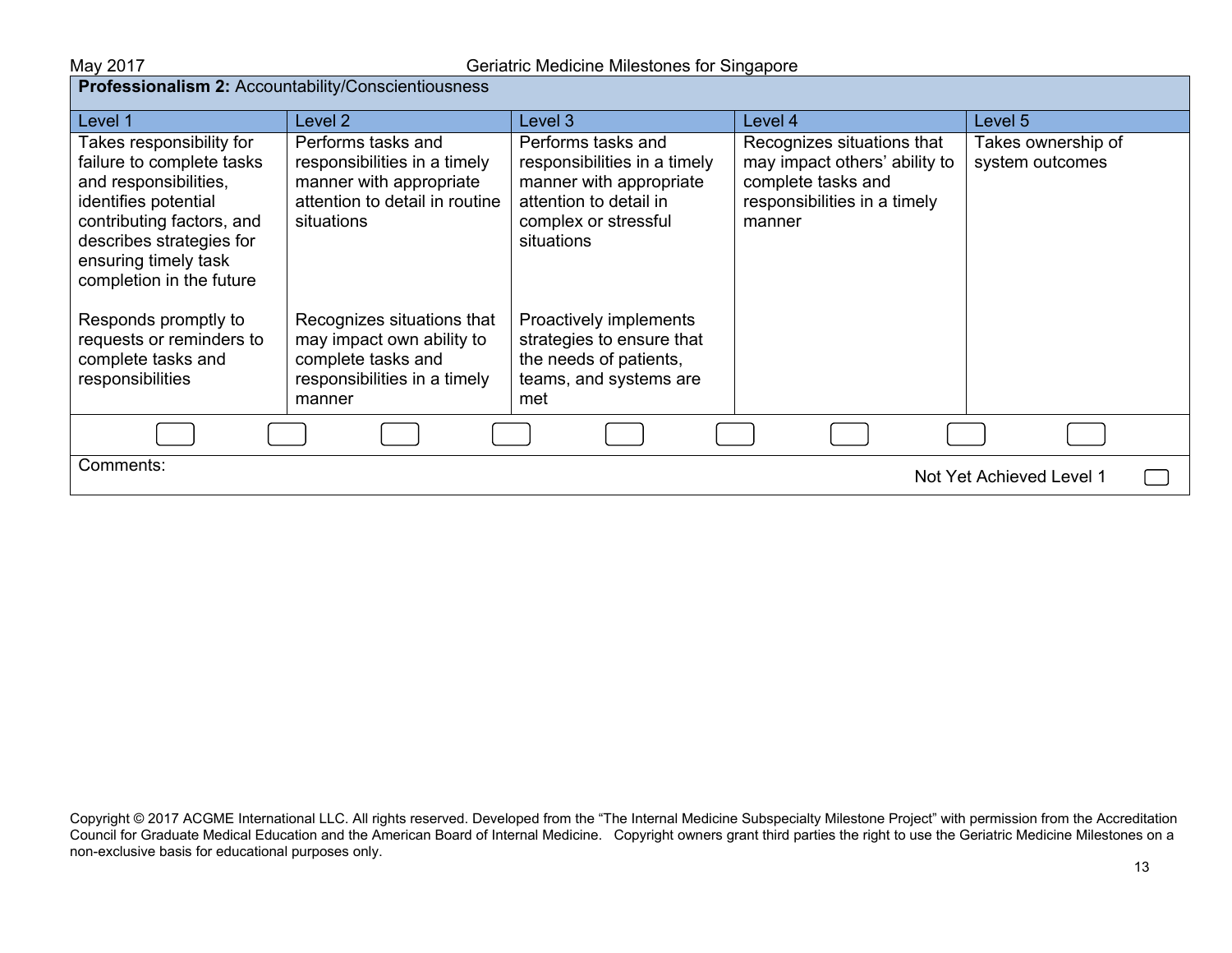| Professionalism 3: Self-Awareness and Help-Seeking                                  |                                                                                  |                                                                                                                     |                                                                                                                  |                                                                                                                                 |
|-------------------------------------------------------------------------------------|----------------------------------------------------------------------------------|---------------------------------------------------------------------------------------------------------------------|------------------------------------------------------------------------------------------------------------------|---------------------------------------------------------------------------------------------------------------------------------|
| Level 1                                                                             | Level 2                                                                          | Level 3                                                                                                             | Level 4                                                                                                          | Level 5                                                                                                                         |
| Recognizes status of<br>personal and<br>professional well-being,<br>with assistance | Independently recognizes<br>status of personal and<br>professional well-being    | With assistance, proposes<br>a plan to optimize<br>personal and professional<br>well-being                          | Independently develops a<br>plan to optimize personal<br>and professional well-being                             | Coaches others when<br>emotional responses or<br>limitations in<br>knowledge/skills do not<br>meet professional<br>expectations |
| Recognizes limits in the<br>knowledge/skills of self<br>or team, with assistance    | Independently recognizes<br>limits in the<br>knowledge/skills of self or<br>team | With assistance, proposes<br>a plan to remediate or<br>improve limits in the<br>knowledge/skills of self or<br>team | Independently develops a<br>plan to remediate or<br>improve limits in the<br>knowledge/skills of self or<br>team |                                                                                                                                 |
|                                                                                     | Demonstrates appropriate<br>help-seeking behaviors                               |                                                                                                                     |                                                                                                                  |                                                                                                                                 |
|                                                                                     |                                                                                  |                                                                                                                     |                                                                                                                  |                                                                                                                                 |
| Comments:<br>Not Yet Achieved Level 1                                               |                                                                                  |                                                                                                                     |                                                                                                                  |                                                                                                                                 |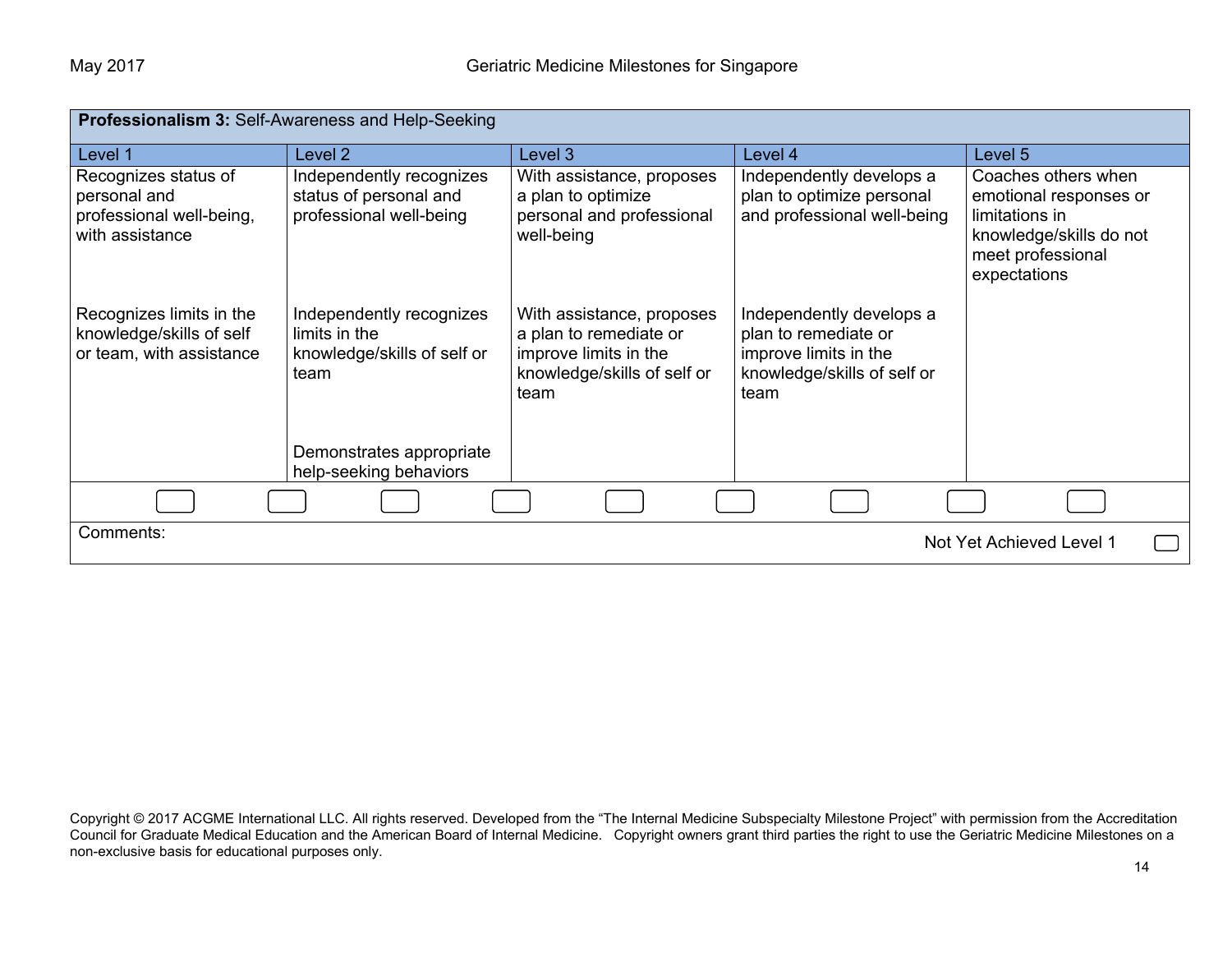| Interpersonal and Communication Skills 1: Patient- and Family-Centered Communication                                                                                                       |                                                                                                                                                                                                                      |                                                                                                                                                                                                   |                                                                                                                                                                            |                                                                                                                                              |
|--------------------------------------------------------------------------------------------------------------------------------------------------------------------------------------------|----------------------------------------------------------------------------------------------------------------------------------------------------------------------------------------------------------------------|---------------------------------------------------------------------------------------------------------------------------------------------------------------------------------------------------|----------------------------------------------------------------------------------------------------------------------------------------------------------------------------|----------------------------------------------------------------------------------------------------------------------------------------------|
| Level 1                                                                                                                                                                                    | Level 2                                                                                                                                                                                                              | Level 3                                                                                                                                                                                           | Level 4                                                                                                                                                                    | Level 5                                                                                                                                      |
| Uses language and non-<br>verbal behavior to<br>demonstrate respect and<br>establish rapport                                                                                               | Establishes a therapeutic<br>relationship in<br>straightforward<br>encounters using active<br>listening and clear<br>language                                                                                        | Establishes a therapeutic<br>relationship<br>in challenging patient<br>encounters                                                                                                                 | Easily establishes<br>therapeutic relationships,<br>with attention to<br>patient/family concerns<br>and context, regardless of<br>complexity                               | Mentors others in situational<br>awareness and critical self-<br>reflection to consistently<br>develop positive therapeutic<br>relationships |
| Identifies common barriers to<br>effective communication<br>(e.g., language, disability)<br>while accurately<br>communicating own role<br>within the health care system                    | Identifies complex barriers<br>to effective<br>communication (e.g.,<br>health literacy, cultural)                                                                                                                    | When prompted, reflects<br>on personal biases while<br>attempting to minimize<br>communication barriers                                                                                           | Independently recognizes<br>personal biases while<br>attempting to proactively<br>minimize communication<br>barriers                                                       | Role models self-<br>awareness practice while<br>identifying teaching a<br>contextual approach to<br>minimize communication<br>barriers      |
| Identifies the need to adjust<br>communication strategies<br>based on assessment of<br>patient/family expectations<br>and understanding of their<br>health status and treatment<br>options | Organizes and initiates<br>communication with<br>patient/family by<br>introducing stakeholders,<br>setting the agenda,<br>clarifying expectations,<br>and verifying an<br>understanding of the<br>clinical situation | With guidance, sensitively<br>and compassionately<br>delivers medical<br>information; elicits<br>patient/family values, goals<br>and preferences; and<br>acknowledges uncertainty<br>and conflict | Independently uses<br>shared decision making to<br>align patient/family<br>values, goals, and<br>preferences with<br>treatment options to make<br>a personalized care plan | Role models shared<br>decision making in<br>patient/family<br>communication in situations<br>with a high degree of<br>uncertainty/conflict   |
|                                                                                                                                                                                            |                                                                                                                                                                                                                      |                                                                                                                                                                                                   |                                                                                                                                                                            |                                                                                                                                              |
| Comments:<br>Not Yet Achieved Level 1                                                                                                                                                      |                                                                                                                                                                                                                      |                                                                                                                                                                                                   |                                                                                                                                                                            |                                                                                                                                              |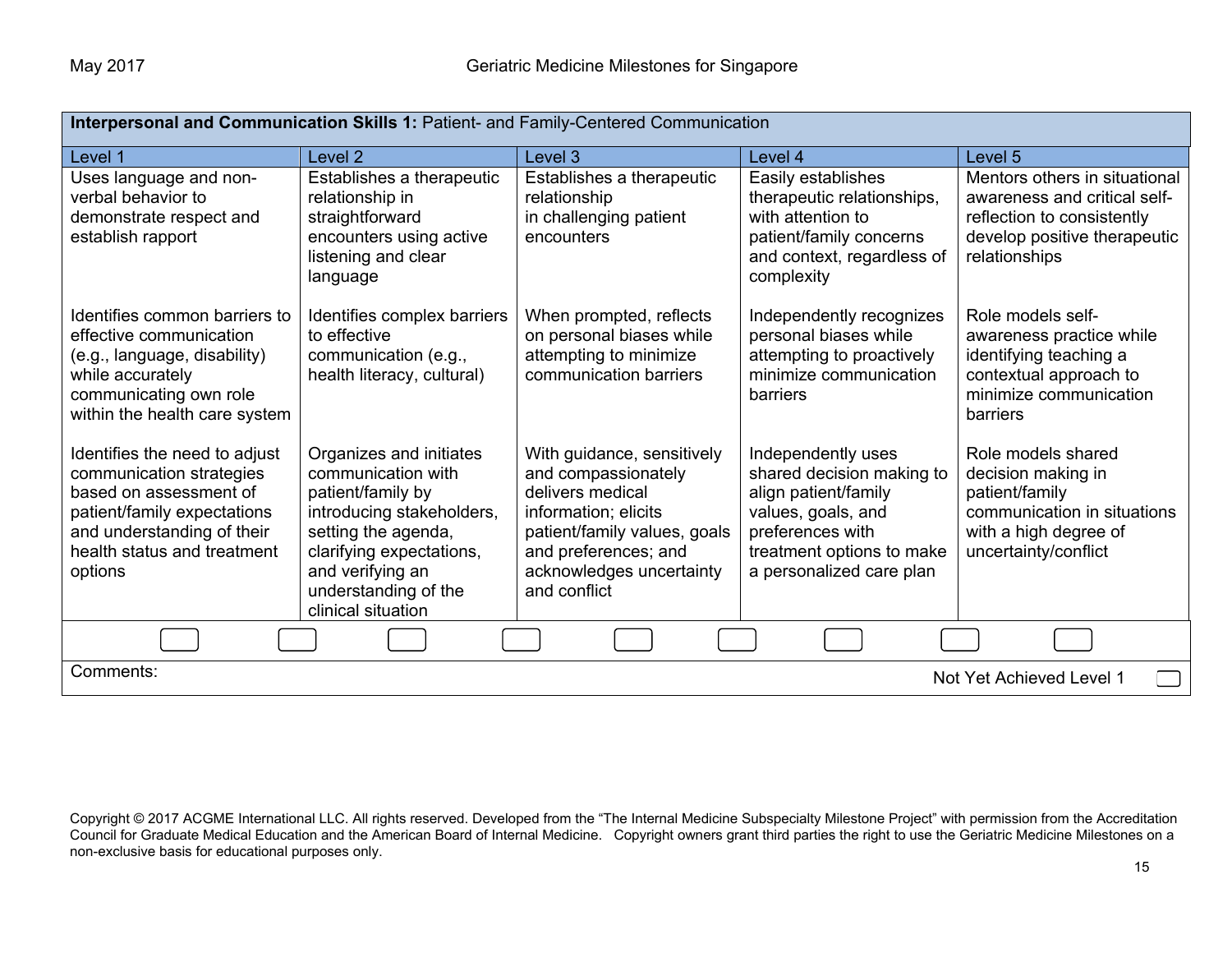May 2017 Geriatric Medicine Milestones for Singapore

| <b>Interpersonal and Communication Skills 2:</b> Interprofessional and Team Communication |                                                                                 |                                                                            |                                                                                                                 |                                                                                                                                                 |  |
|-------------------------------------------------------------------------------------------|---------------------------------------------------------------------------------|----------------------------------------------------------------------------|-----------------------------------------------------------------------------------------------------------------|-------------------------------------------------------------------------------------------------------------------------------------------------|--|
| Level 1                                                                                   | Level 2                                                                         | Level 3                                                                    | Level 4                                                                                                         | Level 5                                                                                                                                         |  |
| Respectfully requests a<br>consultation                                                   | Clearly and concisely<br>requests a consultation                                | Checks own<br>understanding of<br>consultant<br>recommendations            | Coordinates<br>recommendations from<br>different members of the<br>health care team to<br>optimize patient care | Role models flexible<br>communication strategies<br>that value input from all<br>health care team<br>members, resolving<br>conflict when needed |  |
| Respectfully receives a<br>consultation request                                           | Clearly and concisely<br>responds to a consultation<br>request                  | Checks understanding of<br>recommendations when<br>providing consultation  | Communicates feedback<br>and constructive criticism to<br>superiors                                             | Facilitates regular health<br>care team-based feedback<br>in complex situations                                                                 |  |
| Uses language that<br>values all members of<br>the health care team                       | Communicates<br>information effectively<br>with all health care team<br>members | Uses active listening to<br>adapt communication<br>style to fit team needs |                                                                                                                 |                                                                                                                                                 |  |
|                                                                                           | Solicits feedback on<br>performance as a member<br>of the health care team      | Communicates concerns<br>and provides feedback to<br>peers and learners    |                                                                                                                 |                                                                                                                                                 |  |
|                                                                                           |                                                                                 |                                                                            |                                                                                                                 |                                                                                                                                                 |  |
| Comments:<br>Not Yet Achieved Level 1                                                     |                                                                                 |                                                                            |                                                                                                                 |                                                                                                                                                 |  |